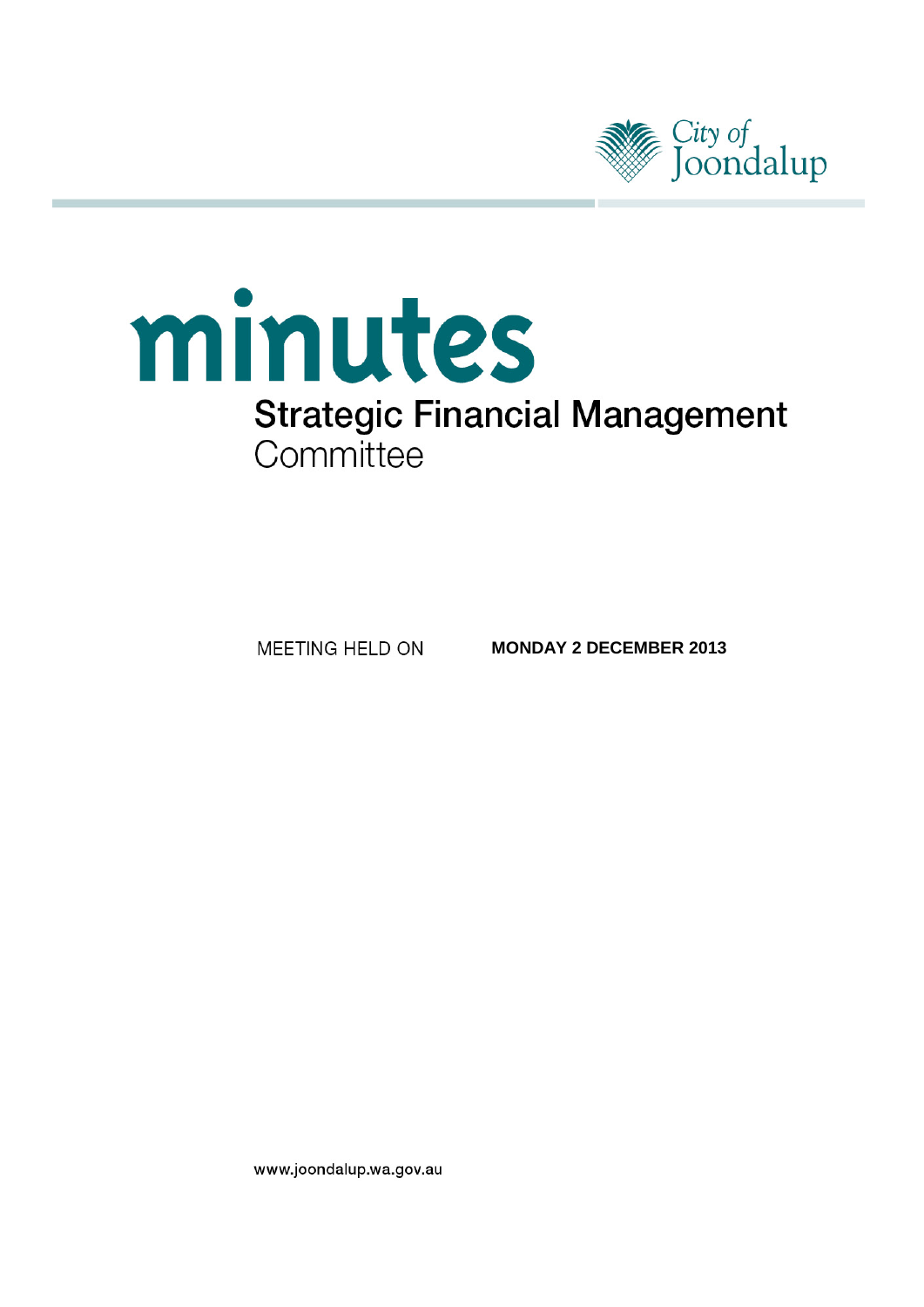# **TABLE OF CONTENTS**

| Item No.       | <b>Title</b>                                                                                                     | Page No. |
|----------------|------------------------------------------------------------------------------------------------------------------|----------|
|                | <b>Declaration of Opening</b>                                                                                    | 3        |
|                | <b>Declarations of Interest</b>                                                                                  | 3        |
|                | Apologies/Leave of absence                                                                                       | 3        |
|                | <b>Confirmation of Minutes</b>                                                                                   | 4        |
|                | Announcements by the Presiding Member without discussion                                                         | 4        |
|                | Identification of matters for which the meeting may be closed to<br>the public                                   | 4        |
|                | <b>Petitions and deputations</b>                                                                                 | 4        |
|                | <b>Reports</b>                                                                                                   | 5        |
| 1              | Adoption of 2014 Meeting Dates - Strategic Financial Management<br>Committee - [51567]                           | 5        |
| $\overline{2}$ | Draft 20 Year Strategic Financial Plan 2013-14 to 2032-33 -<br>[103243]                                          | 9        |
| 3              | Confidential - Status Report on City Freehold Properties Proposed<br>for Disposal $-$ [63627]                    | 19       |
| 4              | Confidential - City of Joondalup Freehold Land - Lots 200, 201 and<br>202 Kanangra Crescent, Greenwood - [63627] | 21       |
|                | <b>Urgent Business</b>                                                                                           | 22       |
|                | Motions of which previous notice has been given                                                                  | 22       |
|                | <b>Requests for Reports for future consideration</b>                                                             | 22       |
|                | <b>Closure</b>                                                                                                   | 22       |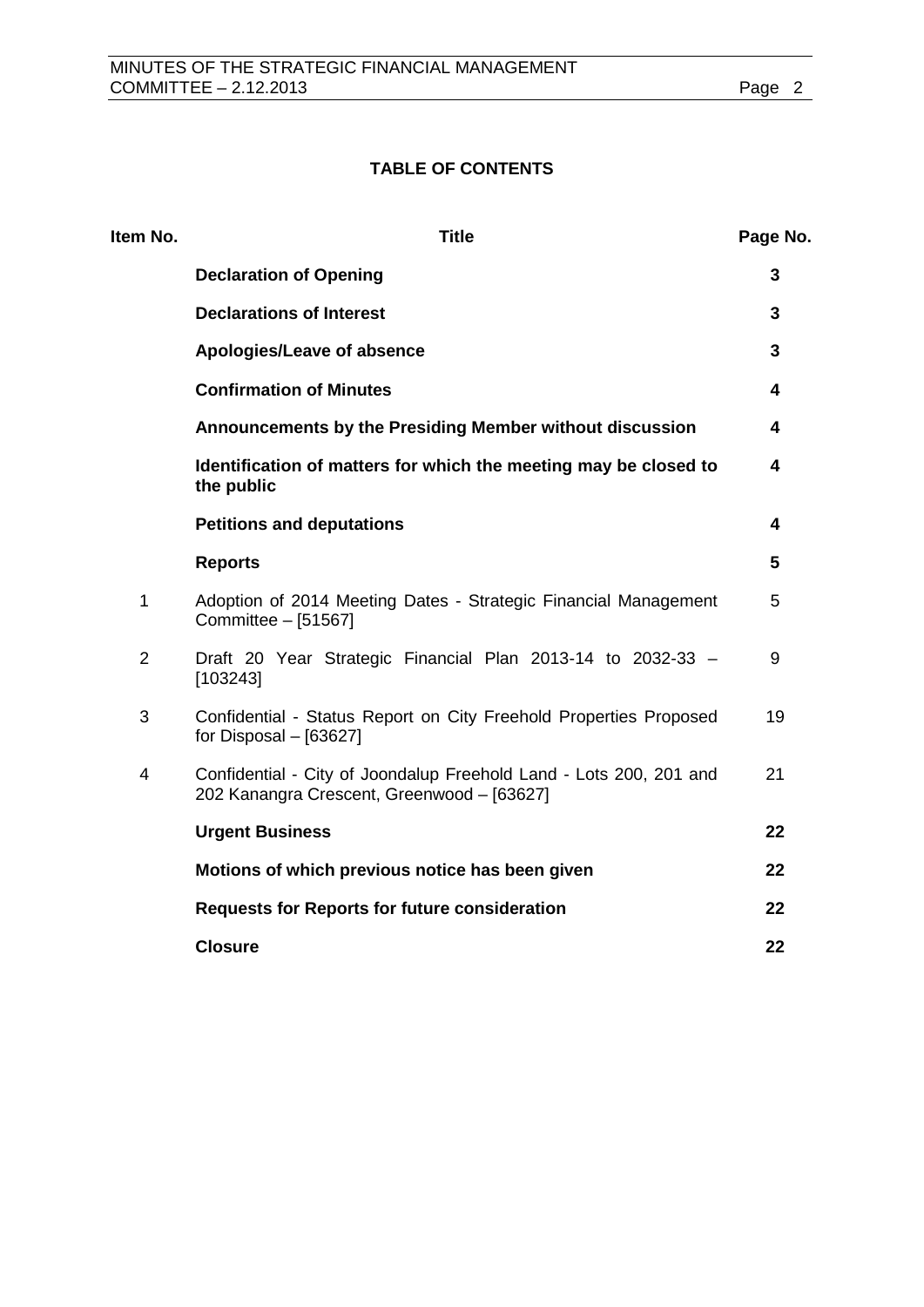# **CITY OF JOONDALUP**

#### **MINUTES OF THE STRATEGIC FINANCIAL MANAGEMENT COMMITTEE MEETING HELD IN CONFERENCE ROOM 2, JOONDALUP CIVIC CENTRE, BOAS AVENUE, JOONDALUP ON MONDAY 2 DECEMBER 2013.**

## **ATTENDANCE**

#### **Committee Members:**

| <b>Presiding Member</b>            |              |
|------------------------------------|--------------|
|                                    | to $7.29$ pm |
| Deputising for Cr Corr             | from 7.29pm  |
| Deputising for Cr Fishwick, JP     |              |
| <b>Deputy Presiding Member</b>     | to 6.46pm    |
|                                    |              |
|                                    | to $7.29$ pm |
|                                    |              |
| <b>Chief Executive Officer</b>     |              |
| <b>Director Corporate Services</b> | from 6.04pm  |
| Director Infrastructure Services   |              |
| <b>Manager Governance</b>          |              |
| <b>Manager City Projects</b>       |              |
| <b>Senior Financial Analyst</b>    | to $7.21$ pm |
| <b>Senior Projects Officer</b>     |              |
| Governance Coordinator             |              |
| Governance Officer                 |              |
|                                    |              |

#### <span id="page-2-0"></span>**DECLARATION OF OPENING**

The Presiding Member declared the meeting open at 6.02pm.

## <span id="page-2-1"></span>**DECLARATIONS OF INTEREST**

Nil.

# <span id="page-2-2"></span>**APOLOGIES/LEAVE OF ABSENCE**

#### **Apologies:**

Cr Russ Fishwick, JP. Cr Christine Hamilton-Prime.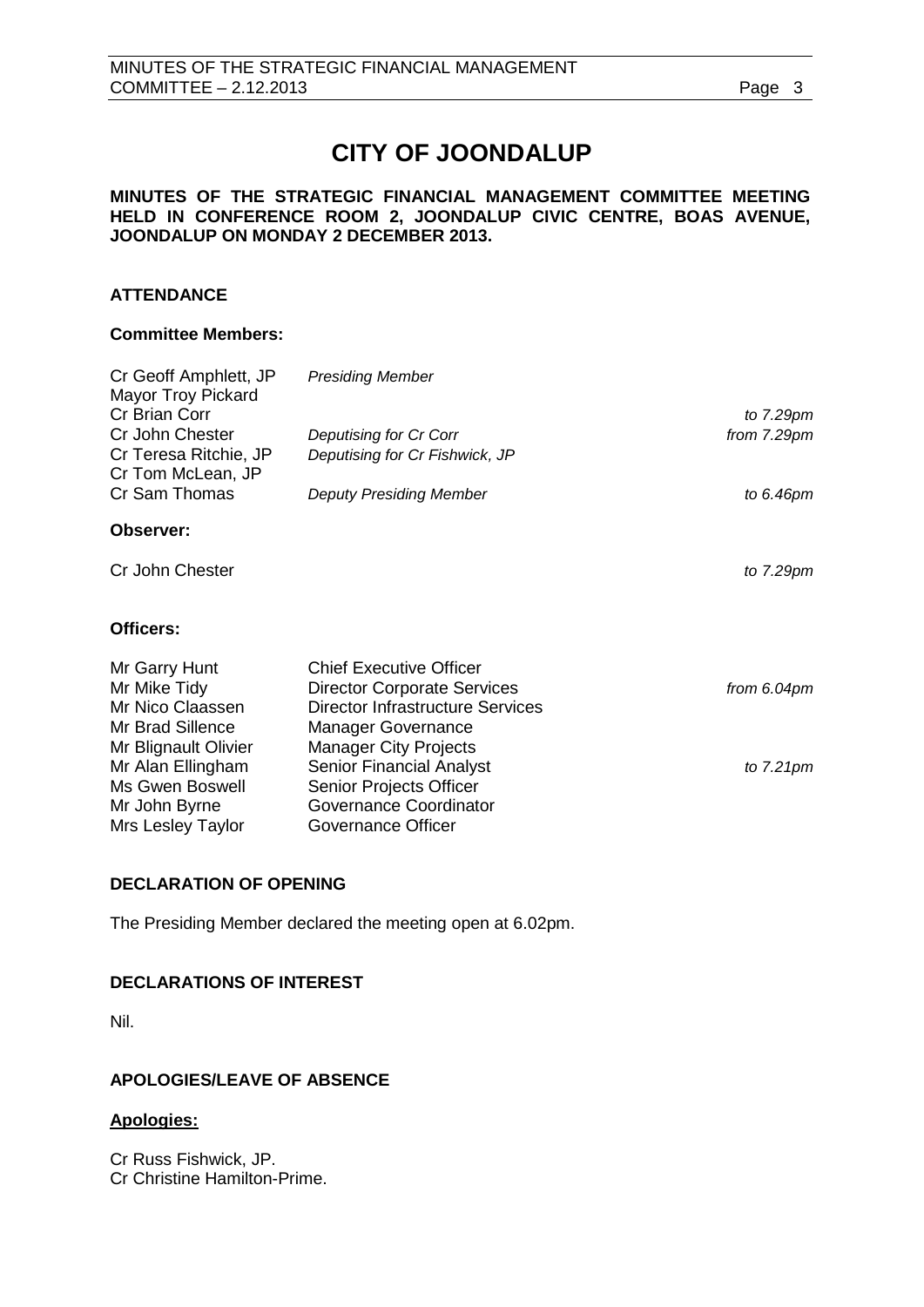## <span id="page-3-0"></span>**CONFIRMATION OF MINUTES**

MINUTES OF THE STRATEGIC FINANCIAL MANAGEMENT COMMITTEE HELD 1 JULY 2013

**MOVED Cr McLean, SECONDED Cr Thomas that the minutes of the meeting of the Strategic Financial Management Committee held on 1 July 2013 be confirmed as a true and correct record.**

#### **The Motion was Put and CARRIED (6/0)**

**In favour of the Motion:** Cr Amphlett, Mayor Pickard, Crs Corr, McLean, Ritchie and Thomas.

#### MINUTES OF THE SPECIAL STRATEGIC FINANCIAL MANAGEMENT COMMITTEE HELD 5 NOVEMBER 2013

**MOVED Mayor Pickard, SECONDED Cr McLean that the minutes of the special meeting of the Strategic Financial Management Committee held on 5 November 2013 be confirmed as a true and correct record.**

#### **The Motion was Put and CARRIED (6/0)**

**In favour of the Motion:** Cr Amphlett, Mayor Pickard, Crs Corr, McLean, Ritchie and Thomas.

# <span id="page-3-1"></span>**ANNOUNCEMENTS BY THE PRESIDING MEMBER WITHOUT DISCUSSION**

Nil.

# <span id="page-3-2"></span>**IDENTIFICATION OF MATTERS FOR WHICH THE MEETING MAY BE CLOSED TO THE PUBLIC**

In accordance with Clause 5.2 of the City's *Meeting Procedures Local Law 2013*, this meeting was not open to the public.

# <span id="page-3-3"></span>**PETITIONS AND DEPUTATIONS**

Nil.

*Director Corporate Services entered the Room at 6.04pm.*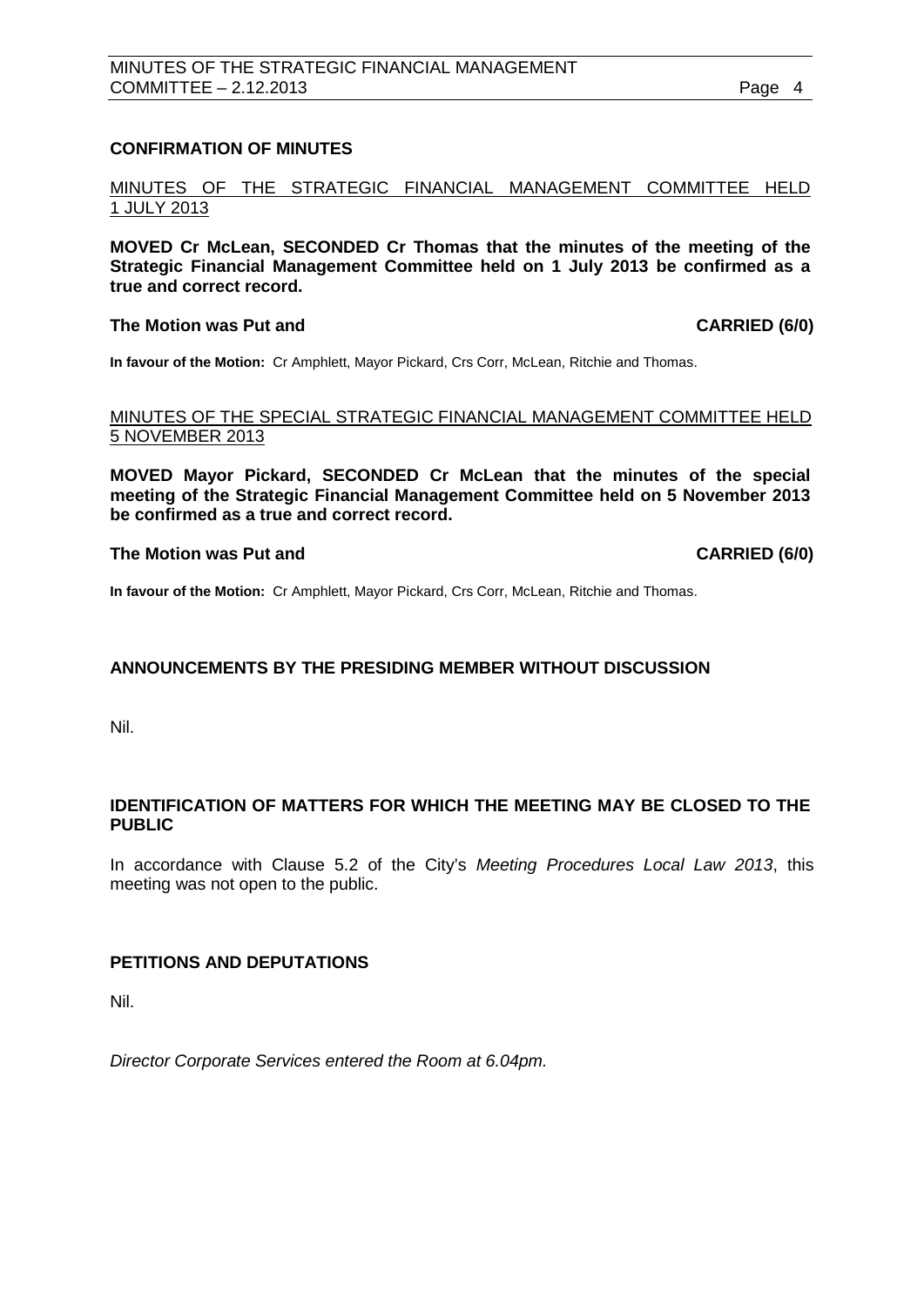## <span id="page-4-0"></span>**REPORTS**

# <span id="page-4-1"></span>**ITEM 1 ADOPTION OF 2014 MEETING DATES - STRATEGIC FINANCIAL MANAGEMENT COMMITTEE**

| <b>WARD</b>                           | All                                                                                                                                                                                              |
|---------------------------------------|--------------------------------------------------------------------------------------------------------------------------------------------------------------------------------------------------|
| <b>RESPONSIBLE</b><br><b>DIRECTOR</b> | Mr Jamie Parry<br>Governance and Strategy                                                                                                                                                        |
| <b>FILE NUMBER</b>                    | 51567, 101515                                                                                                                                                                                    |
| <b>ATTACHMENT</b>                     | Nil.                                                                                                                                                                                             |
| <b>AUTHORITY / DISCRETION</b>         | Executive - The substantial direction setting and oversight<br>role of Council, such as adopting plans and reports,<br>accepting tenders, directing operations, setting and<br>amending budgets. |

#### **PURPOSE**

For the Strategic Financial Management Committee to consider the proposed schedule of committee meeting dates for 2014.

#### **EXECUTIVE SUMMARY**

In order to assist with forward planning for all Elected Members, management and staff, a schedule of meeting dates has been prepared for the Strategic Financial Management Committee, ensuring synergy between meeting dates and the flow of information and decision-making.

*It is therefore recommended that the Strategic Financial Management Committee ADOPTS the meeting dates and times for the Strategic Financial Management Committee of the City of Joondalup to be held at the Joondalup Civic Centre, Boas Avenue, Joondalup.*

#### **BACKGROUND**

The Strategic Financial Management Committee was established at the Ordinary Council meeting held on 2 November 2004 (CJ249-11/04 refers). The purpose of the committee is to:

• Promote and advocate sound financial management within the City and provide advice to the Council on strategic financial management issues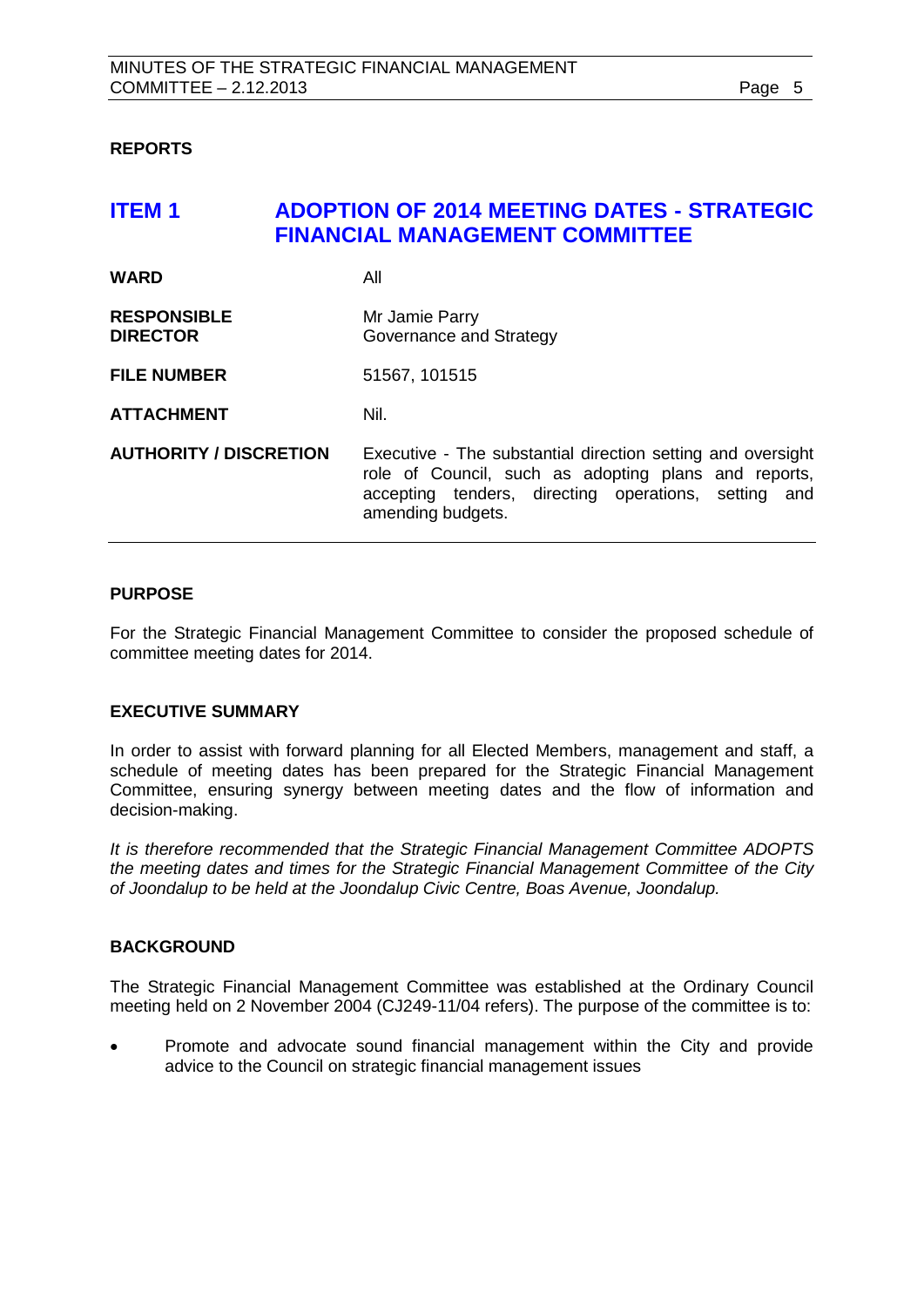- In particular advise Council on:
	- How funding can be achieved for any major capital works project before the Council makes a commitment to a project
	- Levels of service delivery determine:
		- o Which services to be provided<br>
		o Standards of service. Such sta
			- Standards of service. Such standard will be determined with reference to:
				- $\geq$  best industry practice standards where applicable<br> $\geq$  internally agreed standards which will be determined
				- internally agreed standards which will be determined with reference to local community expectations
	- Preparation of the Strategic Financial Plan with high priority being given to ensure that the Plan is achievable in the long term
	- Consideration of public submissions to the Strategic Financial Plan
	- Final acceptance of the Strategic Financial Plan
- Policy development and review of policies with financial implications for the City.

At its meeting held on 19 November 2013 (CJ208-11/13 refers), Council adopted the meeting dates for its Strategy and Briefing sessions, and Ordinary Council meetings.

The schedule of Council meeting dates was based on the format used for the last five years; a monthly meeting format with Strategy Sessions held on the first Tuesday of each month; Briefing Sessions held on the second Tuesday and Council meetings on the third Tuesday.

This enables committee meetings to be scheduled on the Monday, Tuesday or Wednesday of weeks one, two and three so as to minimise potential conflicts with other Council activities and provide a 'meeting-free' week in the fourth week of each month.

# **DETAILS**

The Strategic Financial Management Committee is required to meet at specific times during the year in order to ensure coordination with corporate and financial planning processes. The committee will also be required to meet from time to time on an as-required basis, to consider project based issues, such as the City's land disposal program.

The dates recommended in this Report reflect those specific dates when the committee will be required to meet, to consider the reviews of the *20 Year Strategic Financial Management Plan* and its *Guiding Principles*.

#### **Issues and options considered**

The Strategic Financial Management Committee can either:

- adopt the meeting dates as proposed in this Report or
- amend the meeting dates.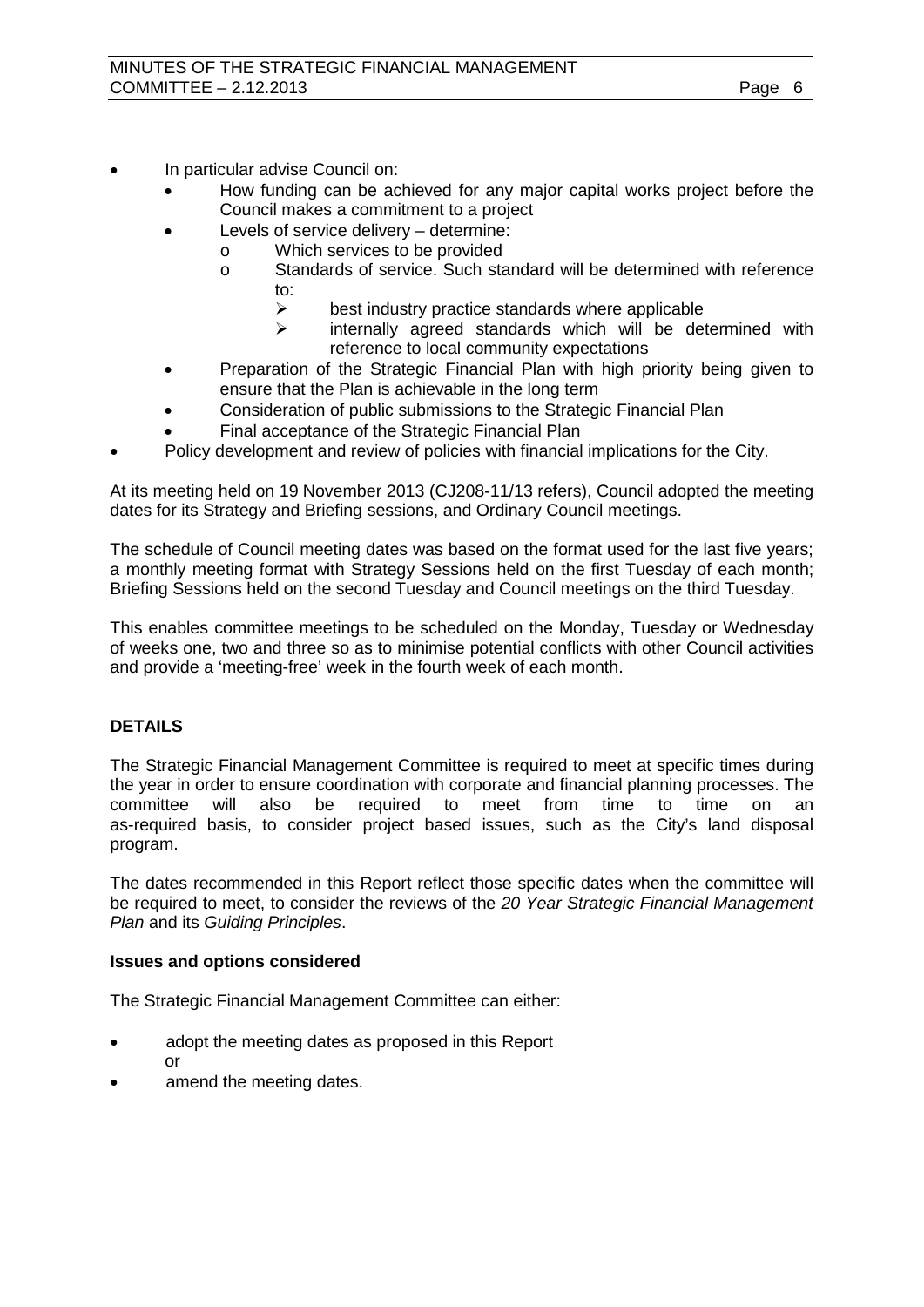## **Legislation / Strategic Community Plan / policy implications**

| Legislation                     | Local Government Act 1995.<br>Local Government (Administration) Regulations 1996.<br>Meeting Procedures Local Law 2013. |
|---------------------------------|-------------------------------------------------------------------------------------------------------------------------|
| <b>Strategic Community Plan</b> |                                                                                                                         |
| <b>Key theme</b>                | Governance and Leadership.                                                                                              |
| <b>Objective</b>                | Corporate capacity.                                                                                                     |
| <b>Strategic initiative</b>     | Not applicable.                                                                                                         |
| <b>Policy</b>                   | Not applicable.                                                                                                         |

#### **Risk management considerations**

Should forward planning of committee meetings not be identified, then there is a risk for meetings to be held on an ad-hoc basis; lacking coordination with other key meetings and corporate planning processes.

#### **Financial/budget implications**

Not applicable.

#### **Regional significance**

Not applicable.

#### **Sustainability implications**

Not applicable.

#### **Consultation**

Not applicable.

# **COMMENT**

The dates recommended in this Report reflect those specific dates when the Committee will be required to meet, to consider the reviews of the *20 Year Strategic Financial Management Plan* and its *Guiding Principles*. It is acknowledged that the committee will also be required to meet from time to time on an as-required basis, to consider project based issues, such as the City's land disposal program.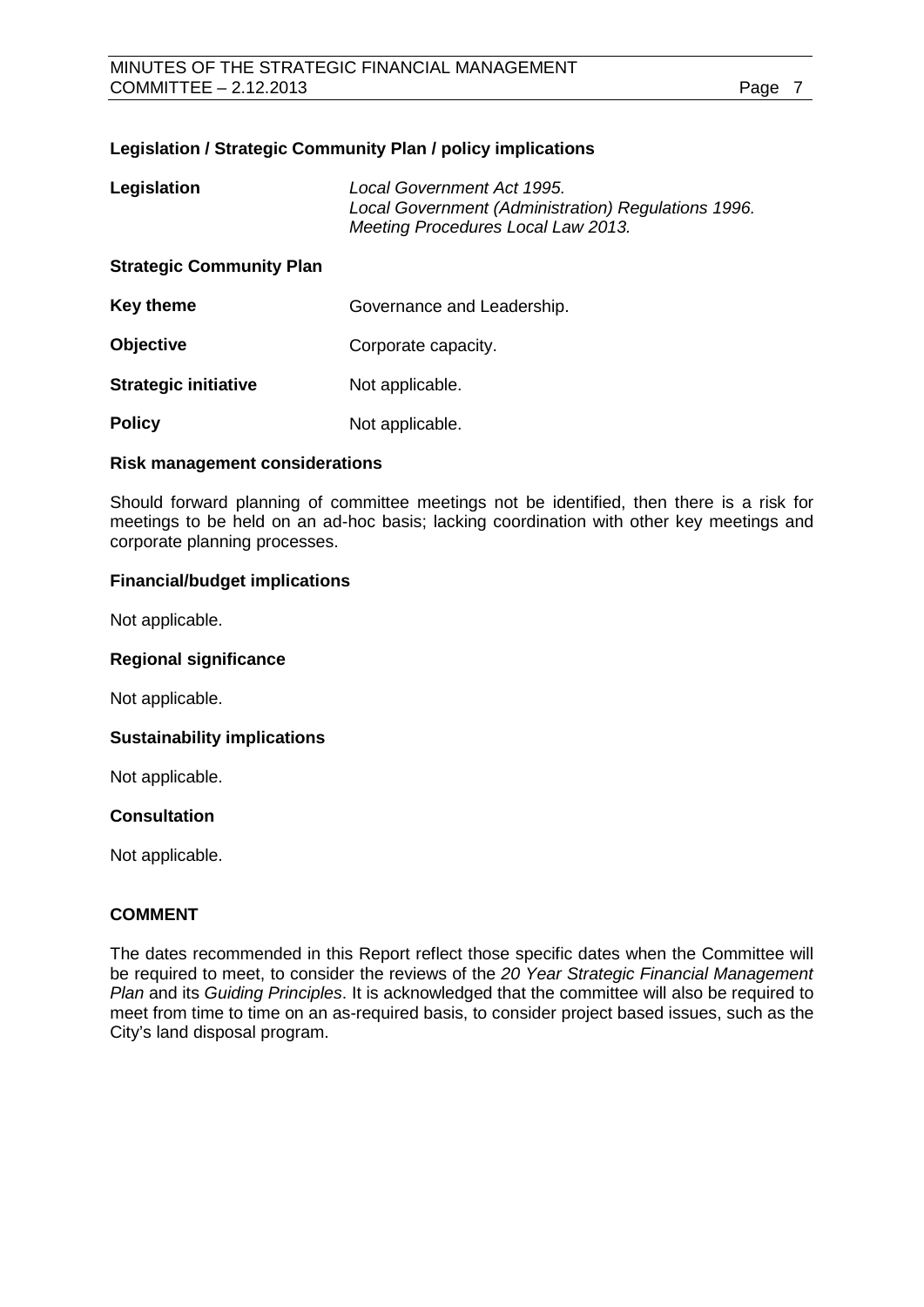# **VOTING REQUIREMENTS**

Simple Majority.

**MOVED Cr McLean, SECONDED Cr Thomas that the Strategic Financial Management Committee ADOPTS the following meeting dates and times for the Strategic Financial Management Committee of the City of Joondalup to be held at the Joondalup Civic Centre, Boas Avenue, Joondalup:**

| <b>Strategic Financial Management Committee</b> |  |
|-------------------------------------------------|--|
| To be held in Conference Room 2                 |  |
| 6.00pm on Monday, 9 June 2014                   |  |
| 6.00pm on Monday, 13 October 2014               |  |

#### **The Motion was Put and CARRIED (6/0)**

**In favour of the Motion:** Cr Amphlett, Mayor Pickard, Crs Corr, McLean, Ritchie and Thomas.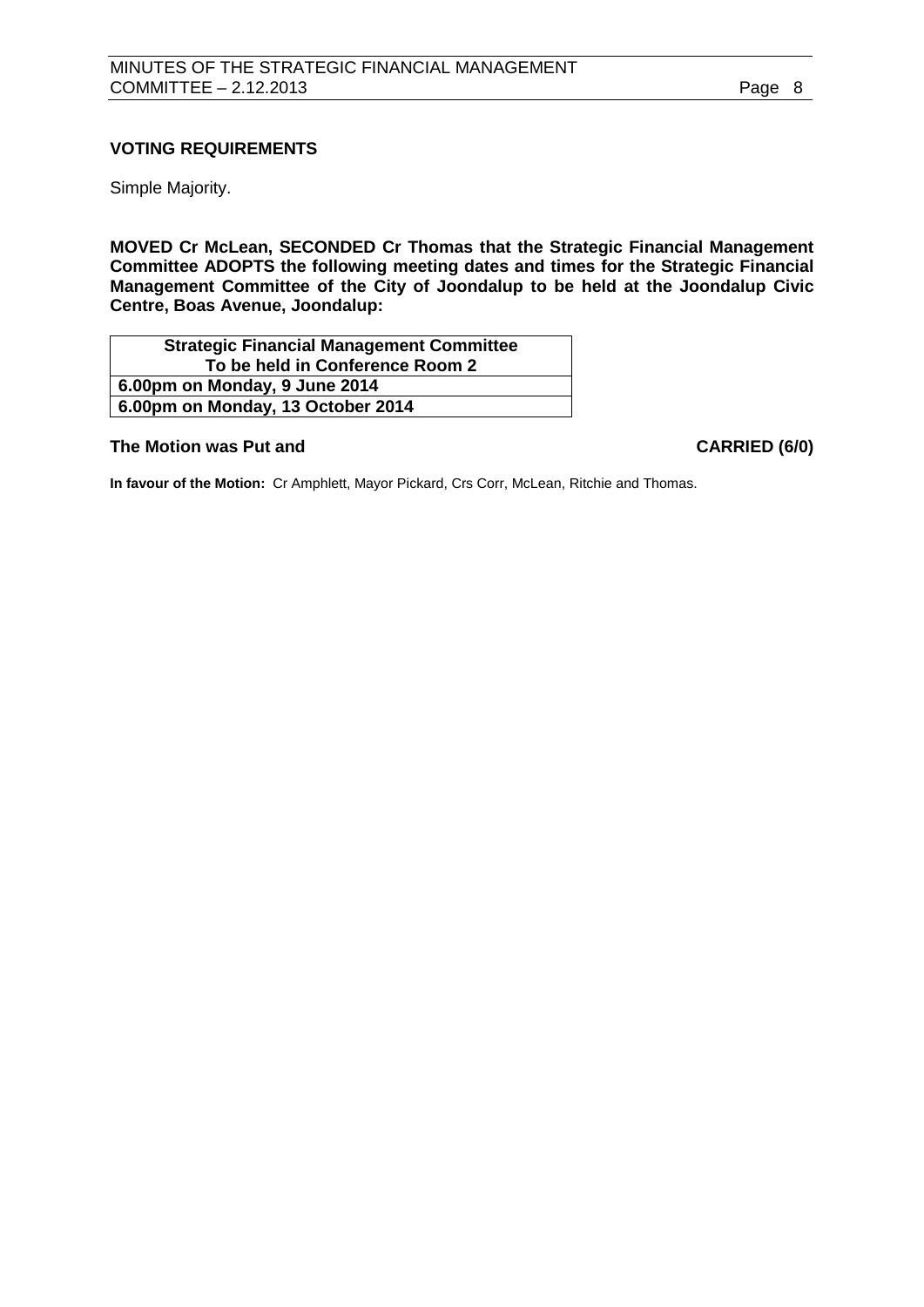# <span id="page-8-0"></span>**ITEM 2 DRAFT 20 YEAR STRATEGIC FINANCIAL PLAN 2013-14 TO 2032-33**

| <b>WARD</b>                           | All                                                                                                                                                                                              |                                                              |  |
|---------------------------------------|--------------------------------------------------------------------------------------------------------------------------------------------------------------------------------------------------|--------------------------------------------------------------|--|
| <b>RESPONSIBLE</b><br><b>DIRECTOR</b> | Mr Mike Tidy<br><b>Corporate Services</b>                                                                                                                                                        |                                                              |  |
| <b>FILE NUMBER</b>                    | 103243                                                                                                                                                                                           |                                                              |  |
| <b>ATTACHMENT</b>                     | Attachment 1                                                                                                                                                                                     | Draft 20 Year Strategic Financial Plan<br>2013-14 to 2032-33 |  |
| <b>AUTHORITY / DISCRETION</b>         | Executive - The substantial direction setting and oversight<br>role of Council, such as adopting plans and reports,<br>accepting tenders, directing operations, setting and<br>amending budgets. |                                                              |  |

#### **PURPOSE**

For Council to adopt the Draft *20 Year Strategic Financial Plan* 2013-14 to 2032-33.

#### **EXECUTIVE SUMMARY**

The *20 Year Strategic Financial Plan* is required to be updated on an annual basis to ensure consistency with all other city plans and strategies.

The *20 Year Strategic Financial Plan* is prepared using a set of *Guiding Principles* (Section 4), which includes six key ratios. There is a maximum possible achievement of 120 ratios (six per year x 20 years). The projections for the updated Draft updated Draft *20 Year Strategic Financial Plan* 2013-14 to 2032-33 are that 99 key ratios out of 120 would be achieved; this is 13 higher than the previous plan.

The *20 Year Strategic Financial Plan* for the period 2011-12 to 2030-31 was adopted by Council at its meeting held on 20 November 2012 (CJ244-11/12 refers). The key changes in the current update are as follows:

- Use of revised *Guiding Principles* adopted by Council at its meeting held on 16 July 2013 (CJ141-07/13 refers). Analysis of ratios is simplified.
- Rates Volume Growth has higher projections than the previously adopted plan. A more detailed analysis has been undertaken, for example estimated 8,000 additional dwellings.
- Refuse Charges and Waste Management Costs now separately identified.
- Major Projects updates to projects where there have been revisions available.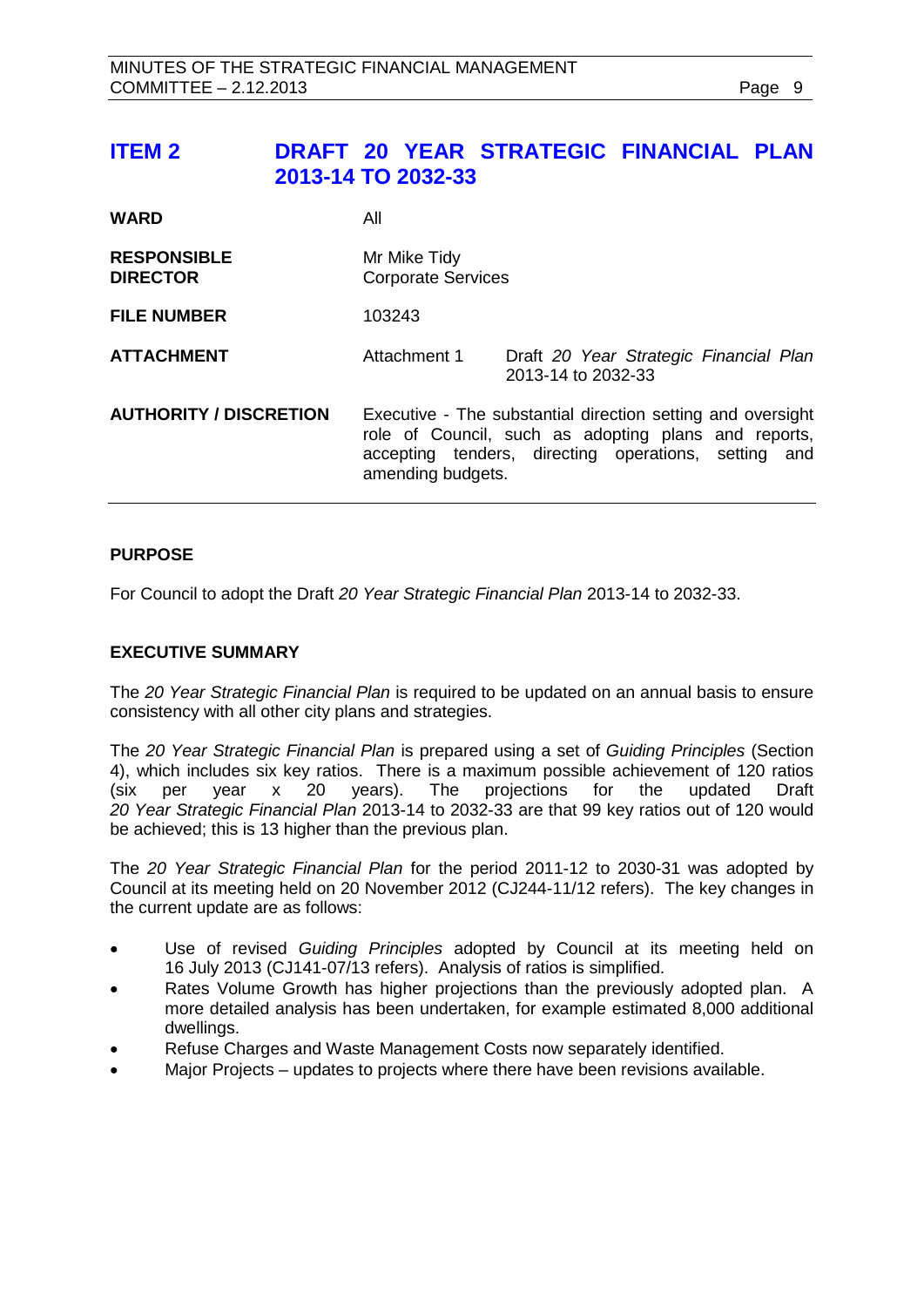There have been some challenges in the update of the projections, notably with 2014-15 and 2015-16. To achieve a balanced budget for those years the estimated Capital Expenditure had to be reduced, with \$4 million reduced from 2014-15 and \$500,000 from 2015-16. The projects that need to be amended will be reviewed as part of the forthcoming update of the *Five Year Capital Works Program*.

*It is therefore recommended that Council ADOPTS the 20 Year Strategic Financial Plan 2013-14 to 2032-33 as at Attachment 1 to this Report.*

# **BACKGROUND**

## *Guiding Principles* and annual update of *20 Year Strategic Financial Plan*

There are *Guiding Principles* to help with the development of the Draft *20 Year Strategic Financial Plan.* These are reviewed annually. The last set adopted by Council at its meeting held on 16 July 2013 (CJ141-07/13 refers) are shown in Appendix 1 of Attachment 1. The *Guiding Principles* require the City to update the Draft *20 Year Strategic Financial Plan* on an annual basis and to have the updated projections presented to Council in the second quarter of each financial year.

#### Key Ratios

There are six *Guiding Principles* that the Draft *20 Year Strategic Financial Plan* aims to achieve, these are referred to throughout the report. The six guiding principles are:

| Ref            | <b>Guiding Principle</b>                     | <b>Details</b>                                                                                                                                                                                                                                                                                                                                                                                                                                                                         |
|----------------|----------------------------------------------|----------------------------------------------------------------------------------------------------------------------------------------------------------------------------------------------------------------------------------------------------------------------------------------------------------------------------------------------------------------------------------------------------------------------------------------------------------------------------------------|
| 1              | <b>Net Municipal</b><br><b>Closing Funds</b> | Balanced budget (Net Municipal Funds) continues to be a<br>$\circ$<br>key requirement.<br>Flexible use of reserves and disposal proceeds (for<br>$\circ$<br>example Tamala Park) can be used to help shortfalls in<br>municipal funds, although these have to be paid back to<br>the required reserve at some point in future (with<br>interest).                                                                                                                                      |
| $\overline{2}$ | <b>Operating Surplus</b><br>Ratio            | This is the key ratio for evaluation of operating results,<br>$\circ$<br>and indeed the most important ratio overall.<br>Operating Surplus ratio is calculated as<br>Operating<br>$\circ$<br>Surplus as a % of own source revenue.<br>Operating<br>Surplus is the difference between Operating Income and<br>Operating Expenses (including Depreciation).<br>o A desired ratio for Operating Surplus is between 2% and<br>8%, as a five year average.                                  |
| $\mathbf{3}$   | Rates % Increase                             | Rates % Increases capped at no more than 5% of the<br>$\circ$<br>overall rates revenue.                                                                                                                                                                                                                                                                                                                                                                                                |
| 4              | Asset<br><b>Sustainability Ratio</b>         | Is the clearest ratio to evaluate asset management.<br>$\circ$<br>Asset Sustainability compares the amount of expenditure<br>$\circ$<br>on replacement capital projects versus depreciation.<br>The ratio is an indicator of whether the City is spending<br>$\circ$<br>adequate amounts on its replacement program.<br>The target for Asset Sustainability Ratio, as per the<br>$\circ$<br>Department Local Government and Communities (DLGC)<br>guidelines, is between 90% and 110%. |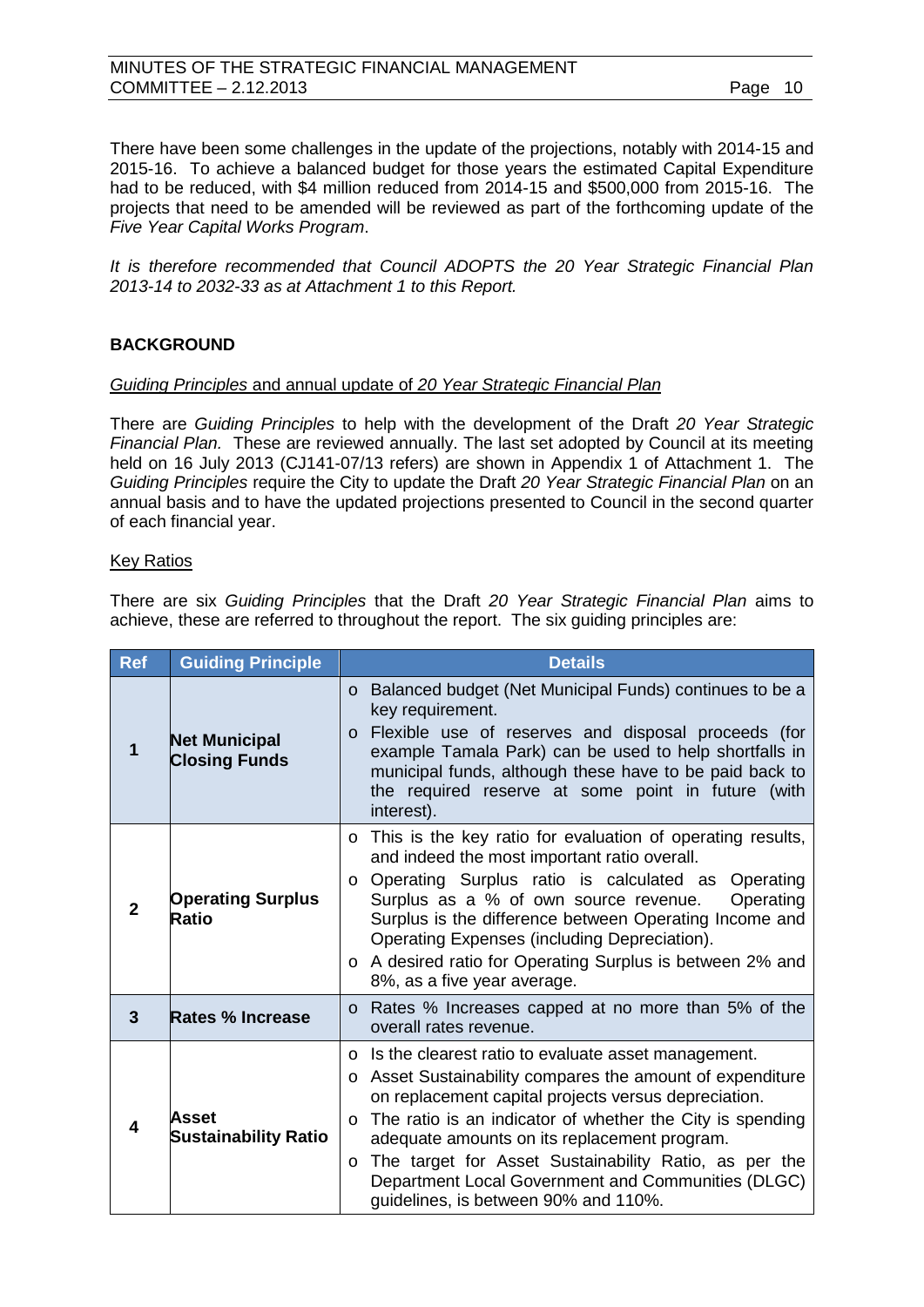| Ref | <b>Guiding Principle</b>                                                         | <b>Details</b>                                                                                                                                                                                                                                                                                                                                                                                                                                                        |
|-----|----------------------------------------------------------------------------------|-----------------------------------------------------------------------------------------------------------------------------------------------------------------------------------------------------------------------------------------------------------------------------------------------------------------------------------------------------------------------------------------------------------------------------------------------------------------------|
| 5   | <b>Debt Service</b><br><b>Coverage Ratio</b>                                     | $\circ$ This is the key ratio to evaluate treasury management.<br>o Used by Western Australian Treasury Corporation (WATC)<br>to help evaluate requests for loans.<br>o The ratio is the calculation of how much operating cash flow<br>(that is excluding depreciation) covers the cost of loan<br>repayments (principal and interest).<br>o The target for Debt Service Coverage Ratio is to that the<br>ratio does not fall less than five for five years or more. |
| 6   | <b>Growth in</b><br><b>Revenue versus</b><br><b>Growth in</b><br><b>Expenses</b> | o Growth in Revenue versus Growth in Expenses has been a<br>key indicator for the City and continues to be.<br>o The Target is for the % growth in revenue to be greater than<br>the % growth in expenses.                                                                                                                                                                                                                                                            |

#### **Other Ratios**

There are four other ratios not listed above that the Department of Local Government and Communities (DLGC) requires to be produced. As outlined in the July 2013 review of the Guiding Principles, the other four ratios provide very little to the City in guiding the long-term plan and are not considered primary ratios. The other ratios required by the DLGC, are:

- Own Source Revenue Coverage Ratio
- Current Ratio
- Asset Consumption
- Asset Renewal.

#### Previous Plan

The proposed plan covers the years 2013-14 to 2032-33 and is referred to as the Draft *20 Year Strategic Financial Plan*. The previous plan will also be referred to in this document. The previous plan covers the years 2011-12 to 2030-31 and was adopted by Council at its meeting held on 20 November 2012 (CJ244-11/12 refers).

#### Changes highlighted in yellow (Attachment 1)

The changes to the previous plan resulting in the Draft *20 Year Strategic Financial Plan*  2013-14 to 2032-33 are highlighted in yellow in Attachment 1.

#### **DETAILS**

#### Disclaimer

Readers of the *20 Year Strategic Financial Plan* should note that the document is used predominately as a planning tool. As such it is based on many assumptions and includes several projects and proposals that in some cases: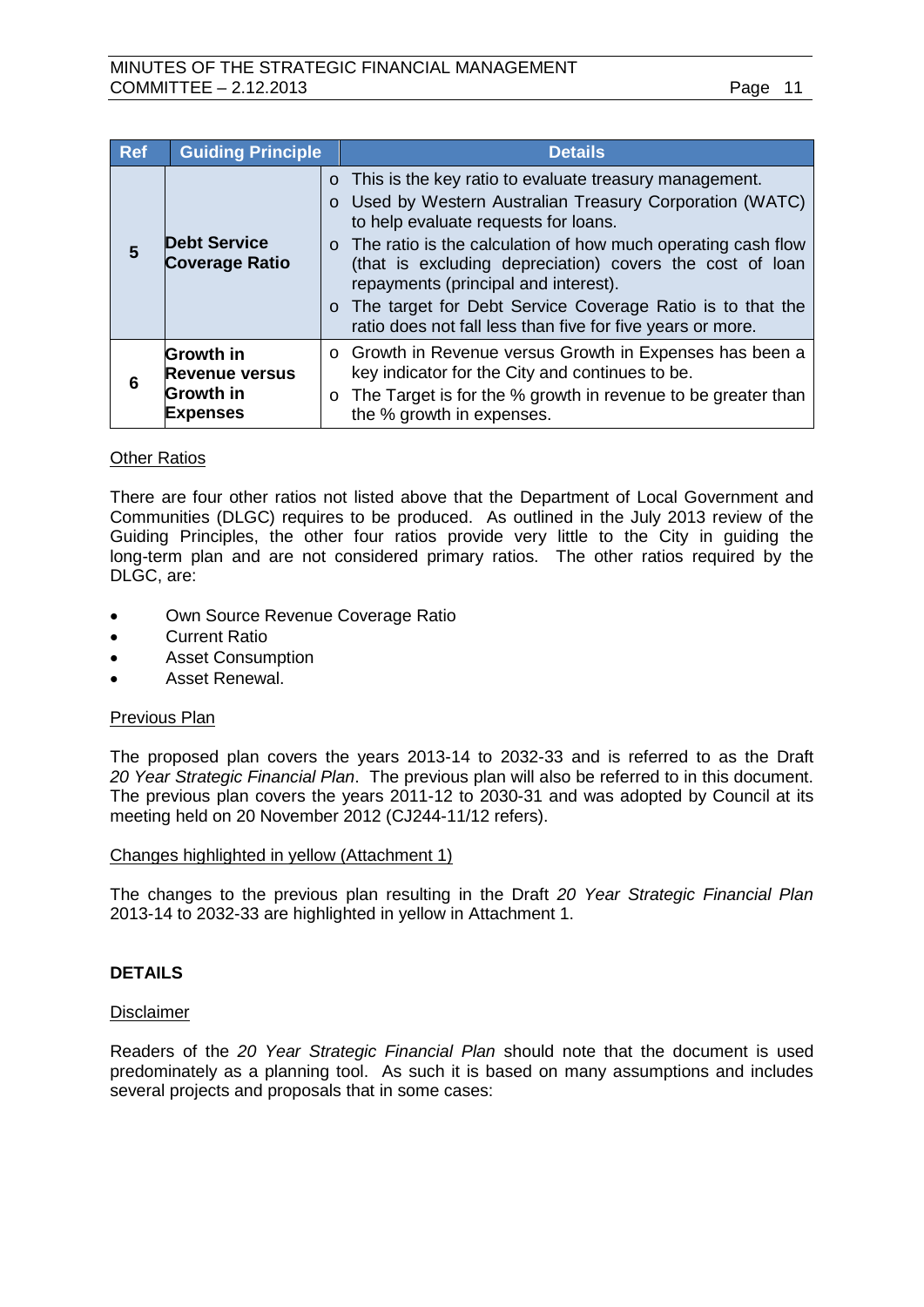- have been approved by Council and are in progress
- have been considered by Council but are yet to receive final approval
- have only been considered by Elected Members at a strategic level
- have only been considered by officers
- are operational in nature and based on the continued provision of services and maintenance of City assets and infrastructure in accordance with management and other plans.

Any of the assumptions and any of the projects or proposals not already approved could prove to be inaccurate both as to likely requirement, timing and financial estimates or may not come to pass at all. They have, however, been included based on the best available information and knowledge to hand at this time in relation to likely requirement, timing and financial estimates. Adoption of the *20 Year Strategic Financial Plan* by Council does not constitute a commitment or agreement to any of the projects or proposals that have not already been approved or the financial estimates and projections.

# How the *20 Year Strategic Financial Plan* is produced

There are five sets of assumptions used to build up the Draft *20 Year Strategic Financial Plan*, as summarised below. These assumptions are explained in more detail in Section 6 of Attachment 1.

- 1 External Environment
	- Demographics.
	- Economic indicators.
- 2 Operating Income and Expenses
	- Baseline analysis. Budget 2013-14 is used as the baseline.
	- Escalation factors (that is % increases) are then applied to each item from a variety of sources.
	- Volume changes based on approved projects and planned projects. Where information is available from a feasibility study (for example Joondalup Performing Arts and Cultural Facility) or a decision by Council, then this information is used.
- 3 Capital Expenditure
	- *Capital Works Program 2013-14* to 2017-18 is embedded into the Draft *20 Year Strategic Financial Plan*.
	- Forecast for each of the programs from 2018-29 to 2032-33 have been made.
	- Other 'business as usual' capital programs (I.T., Fleet, and Parking) have been forecast.
	- Major Projects based on feasibility studies or council papers.
- 4 Capital Disposals
	- Sale of land such as Tamala Park.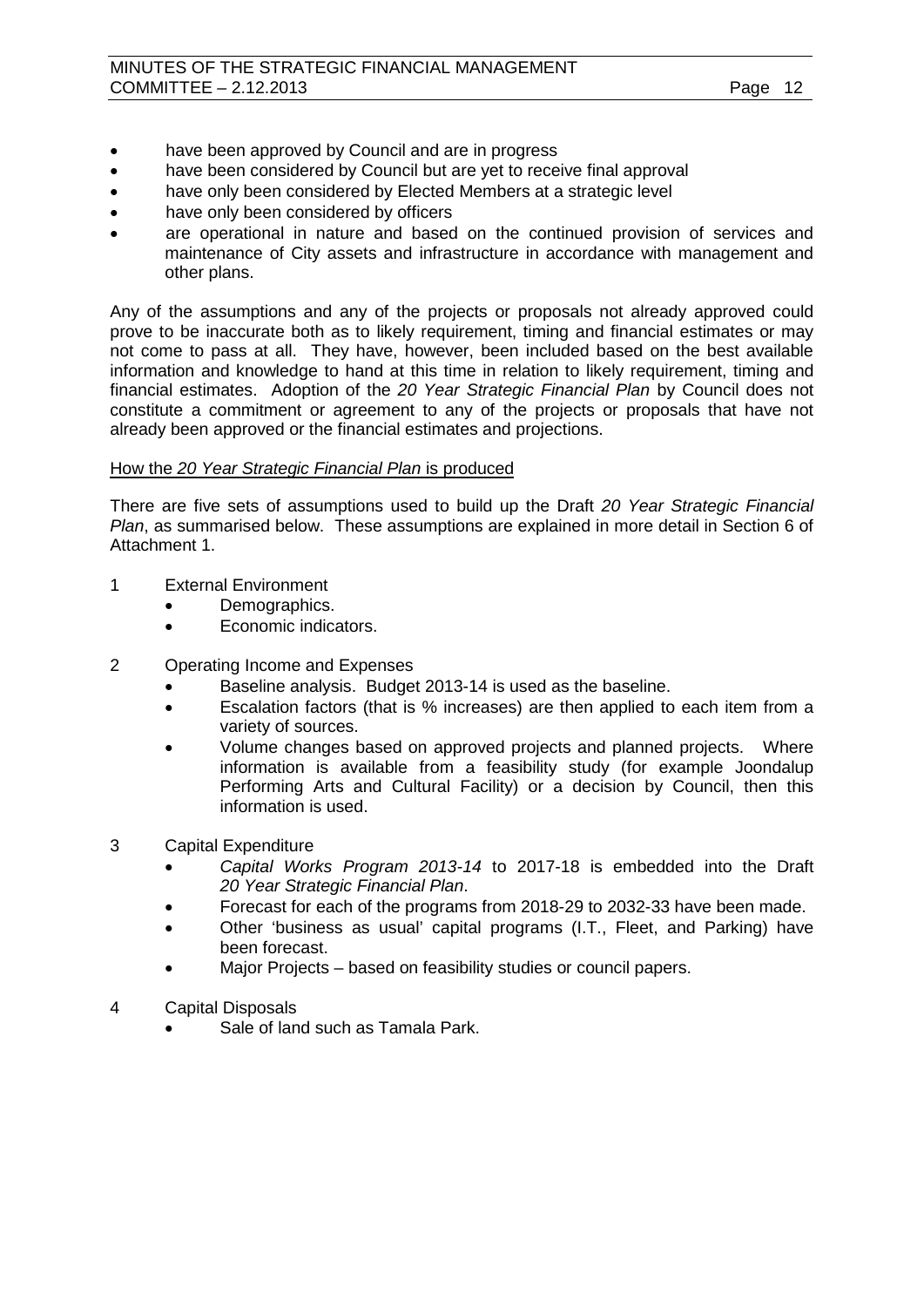- 5 Funding. Each program or project has been separately assessed, to identify whether the project is funded by either:
	- municipal funds
	- specific reserves
	- Strategic Asset Management Reserve
	- disposal proceeds (for example Grove Child Care / Dorchester Hall)
	- borrowings.

The projected key ratios have been reviewed with consideration given to changes that are required to achieve a balanced budget and achievement of as many of the key ratios as possible.

#### Explanation of the Content

The table below provides a summary view of the content:

| <b>Summary</b>                                     | <b>Reference</b>              | <b>Pages</b> | <b>Details</b>                                                                                                                                                                                                                                               |
|----------------------------------------------------|-------------------------------|--------------|--------------------------------------------------------------------------------------------------------------------------------------------------------------------------------------------------------------------------------------------------------------|
| <b>Introduction</b>                                | <b>Sections</b><br>1 to $3$   | $3$ to $8$   | Introductory sections, explaining the purpose of the<br>Draft 20 Year Strategic Financial Plan, executive<br>summary and description of the City of Joondalup.                                                                                               |
| <b>Strategy</b>                                    | <b>Sections</b><br>4 to 5     | 9 to 11      | These two sections explain the strategy used to<br>prepare the projections. Includes:<br>Summary of the guiding principles, adopted by<br>$\bullet$<br>Council in July 2013.<br>Asset Management Policy and Five Year Capital<br>$\bullet$<br>Works Program. |
| <b>Assumptions</b>                                 | Section 6                     | 12 to 19     | This section provides details of the five sets of<br>assumptions used to build up the projections:<br>External environment.<br>Operating income and expenses.<br>Capital Expenditure.<br>$\bullet$<br>Capital Proceeds.<br>Funding.                          |
| <b>Impacts</b><br><b>Key Ratios</b><br>and Funding | <b>Sections</b><br>$7$ to $9$ | $20$ to 36   | These three sections explain the ratio projections<br>and the supporting schedules.                                                                                                                                                                          |
| <b>Risk and</b><br><b>Sensitivity</b>              | <b>Sections</b><br>10 to 11   | 37 to 41     | Analysis of risk and scenario analysis.                                                                                                                                                                                                                      |
| <b>Guiding</b><br><b>Principles</b>                | Appendix 1                    | 42 to 44     | Year<br>Strategic<br>Financial Plan<br>Guiding<br>20<br>Statement as<br><b>Principles</b><br>adopted<br>Council<br>by<br>16 July 2013.                                                                                                                       |
| <b>Capital</b><br><b>Projects</b>                  | Appendix 2 45 to 47           |              | List of all capital projects, and associated operating<br>impacts.                                                                                                                                                                                           |

Table 1 – Explanation of the Draft *20 Year Strategic Financial Plan*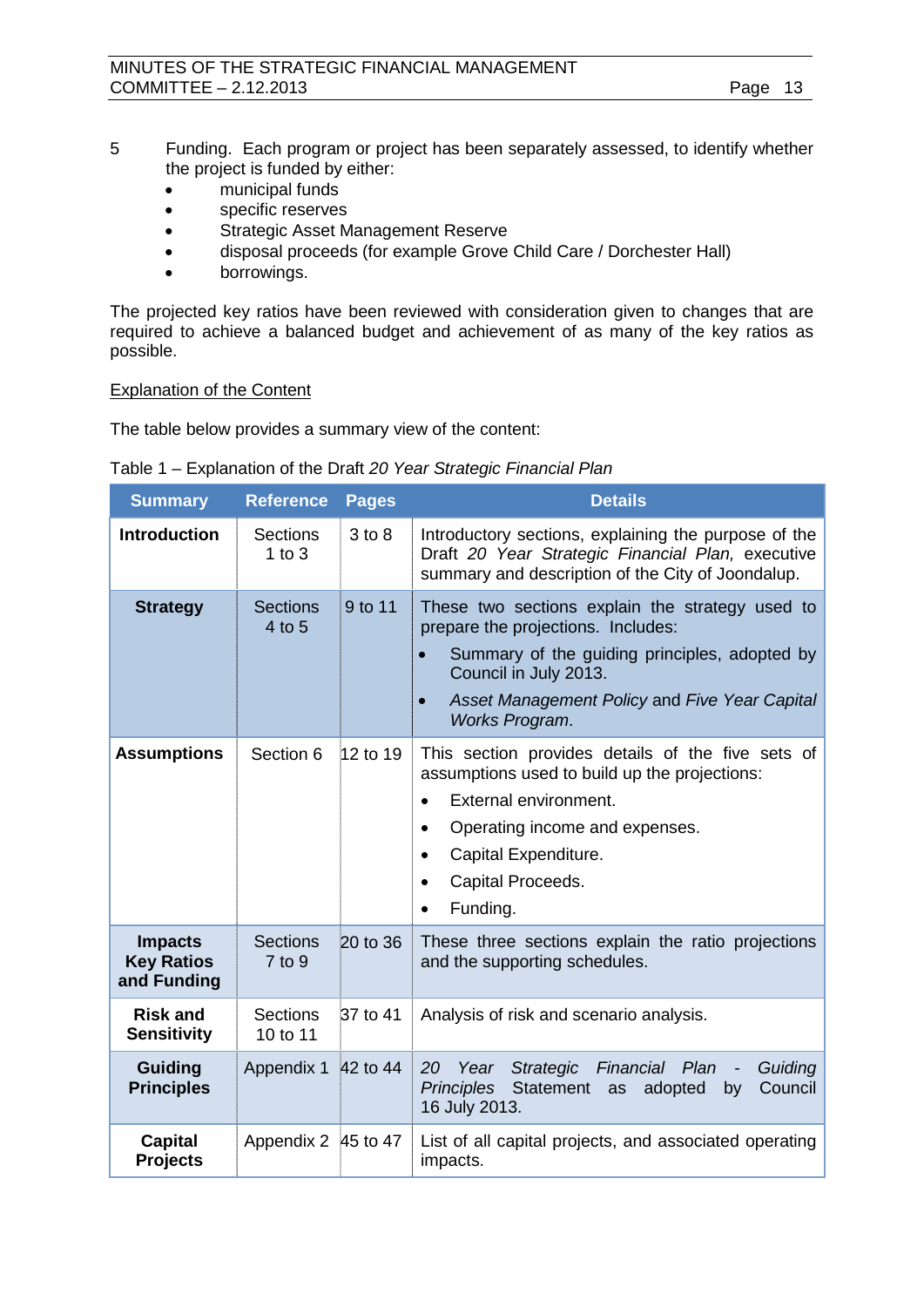| <b>Summary</b>                        | <b>Reference</b>                                                           | <b>Pages</b> | <b>Details</b>                                                                                                                                                                                                                                                                                                                                                                                                                                                  |
|---------------------------------------|----------------------------------------------------------------------------|--------------|-----------------------------------------------------------------------------------------------------------------------------------------------------------------------------------------------------------------------------------------------------------------------------------------------------------------------------------------------------------------------------------------------------------------------------------------------------------------|
| <b>Financial</b><br><b>Statements</b> | Appendix 3 48 to 57<br>and<br>Financial<br><b>Statements</b><br>FS1 to FS4 |              | The supporting Financial Statements to the Draft 20<br>Year Strategic Financial Plan.<br>The Financial Statements are:<br>As per the DLG LTFP Framework<br>and<br>Guidelines (note Statement of Financial Position<br>and Equity Statement have been combined as a<br>single statement).<br>• Similar statements required for the Budget and<br>Annual Financial Statements, but in an abridged<br>format.<br>Each followed by a table that explains each line. |
| <b>Supporting</b><br><b>Schedules</b> | Supporting<br><b>Schedules</b><br>SS1 to SS6                               | 58 to 68     | Seven supporting schedules provide additional<br>detail on calculations and projections.                                                                                                                                                                                                                                                                                                                                                                        |

#### **Issues and options considered**

#### *Five Year Capital Works Program*

The *Five Year Capital Works Program* is a rolling program of capital works that is updated on an annual basis. The adopted program for 2013-14 to 2017-18 has been used in the development of the Draft *20 Year Strategic Financial Plan*. Ideally all capital expenditure identified within the *Five Year Capital Works Program* would be included fully within the Draft *20 Year Strategic Financial Plan*. However, the Draft *20 Year Strategic Financial Plan* has a series of key ratios to achieve (for example balance the books), and for two of the five years, not all of the estimated capital expenditure was able to be included.

The following years were affected by this:

- 2014-15. \$4.5 million is excluded.
- 2015-16. \$500,000 is excluded.

Consideration was given to funding the expenditure using borrowings. However the *Five Year Capital Works Program* is mainstream expenditure and should be funded from operating cash flows. The upcoming update of the *Five Year Capital Works Program* will identify the projects and programs where the requirements will need to be reduced.

#### Baseline Operating Surplus / Mid Year Budget / Annual Budget Process

The most important guiding principle is the Operating Surplus. The annual mid-year budget review and the annual budget process need to focus on achieving the Operating Surplus Ratio.

#### New Expenditure versus Replacement Expenditure / Whole Life Costs

The Draft *20 Year Strategic Financial Plan* has further enhanced the identification of capital expenditure between Replacement and New. This is crucial to help understand the Asset Sustainability Ratio and to also ensure that the future operating costs of new expenditure are included. It is vital for Council to be aware that for all new one-off expenditure, there will be additional operating expenses and additional replacement costs.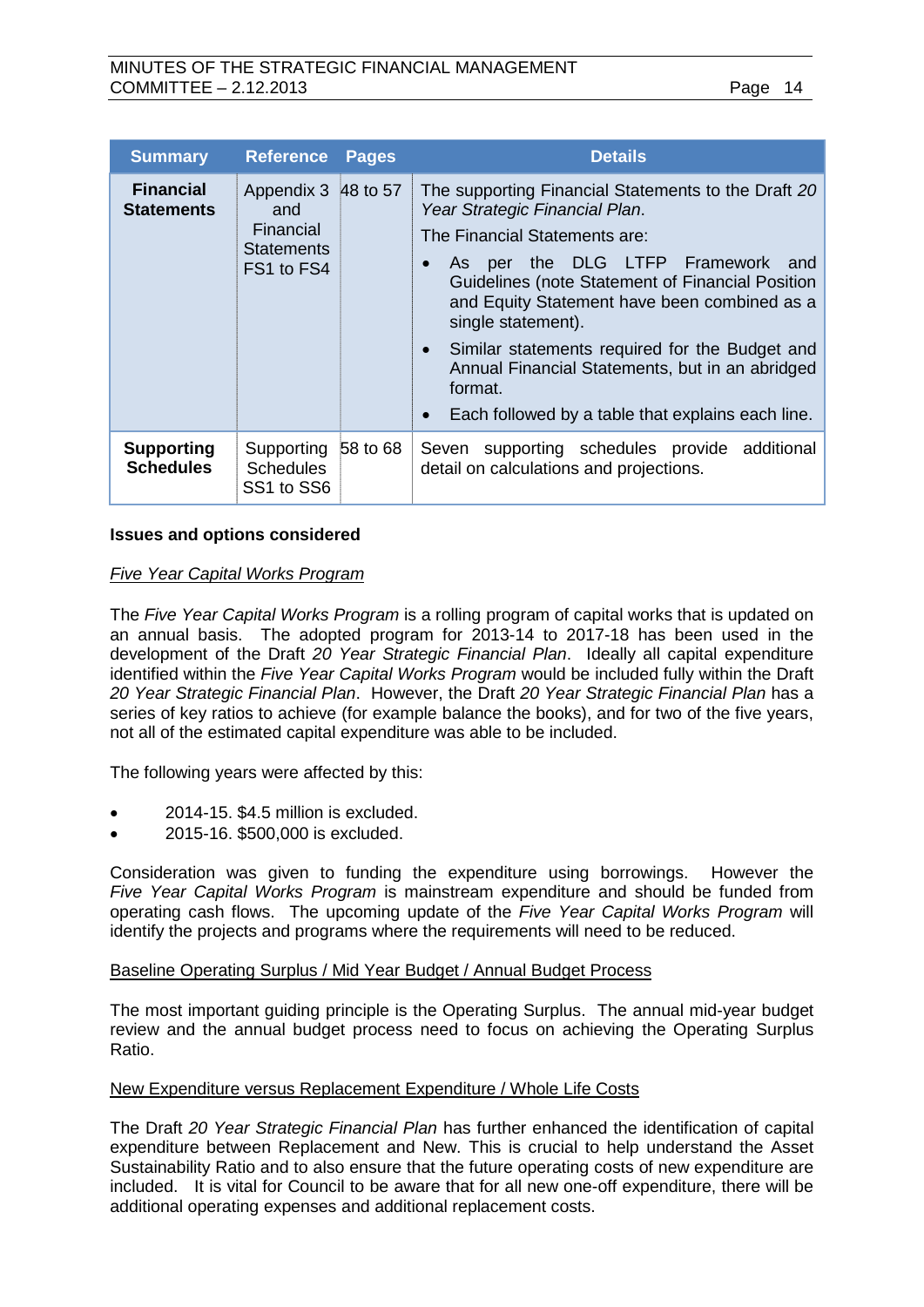The graph below illustrates the significant increase in Depreciation that is projected due to the new Capital expenditure.



It should also be noted that refurbishments or extensions will increase future operating expenses as well. For example, the Toilets / Change room at Forrest Park were extended to clubroom facilities during 2011-12 and increased operating expenses from \$12,000 per year to \$22,000 in 2012-13.

# Net Assets

It is estimated that the net assets of the City would increase from \$842 million at June 2013 to \$1,244 million at June 2033, an increase of 47%. Although some of this increase is due to inflation, a large part of this is due to the increase in new infrastructure, expenditure of \$429 million, which far outstrips the reduction in assets of just \$42 million. The City should continue to evaluate the utilisation of assets and consider whether assets or infrastructure with low utilisation could be removed. There are some projects which reduce the number of buildings and consolidate the services into one building, for example Grove Child Care / Dorchester Hall / Warwick Hall. The City should continue to explore further opportunities to consolidate services from several locations into one or more locations, and to also consider whether other assets should be reduced.

#### Options / Scenario Analysis

The *20 Year Strategic Financial Plan – Guiding Principles* require three scenarios to be prepared as follows:

- 1 Scenario 1 (Baseline) based on the business as it currently stands, including agreed commitments to future projects.
- 2 Scenario 2 (Maximum) incorporating all new expenditure as proposed.
- 3 Scenario 3 (Balanced) a balanced budget that achieves the targets and is in accordance with the *Guiding Principles* (for example Operating Surplus Ratio target). This scenario will seek to include all new expenditure where possible, whilst ensuring the City complies with all other *Guiding Principles*.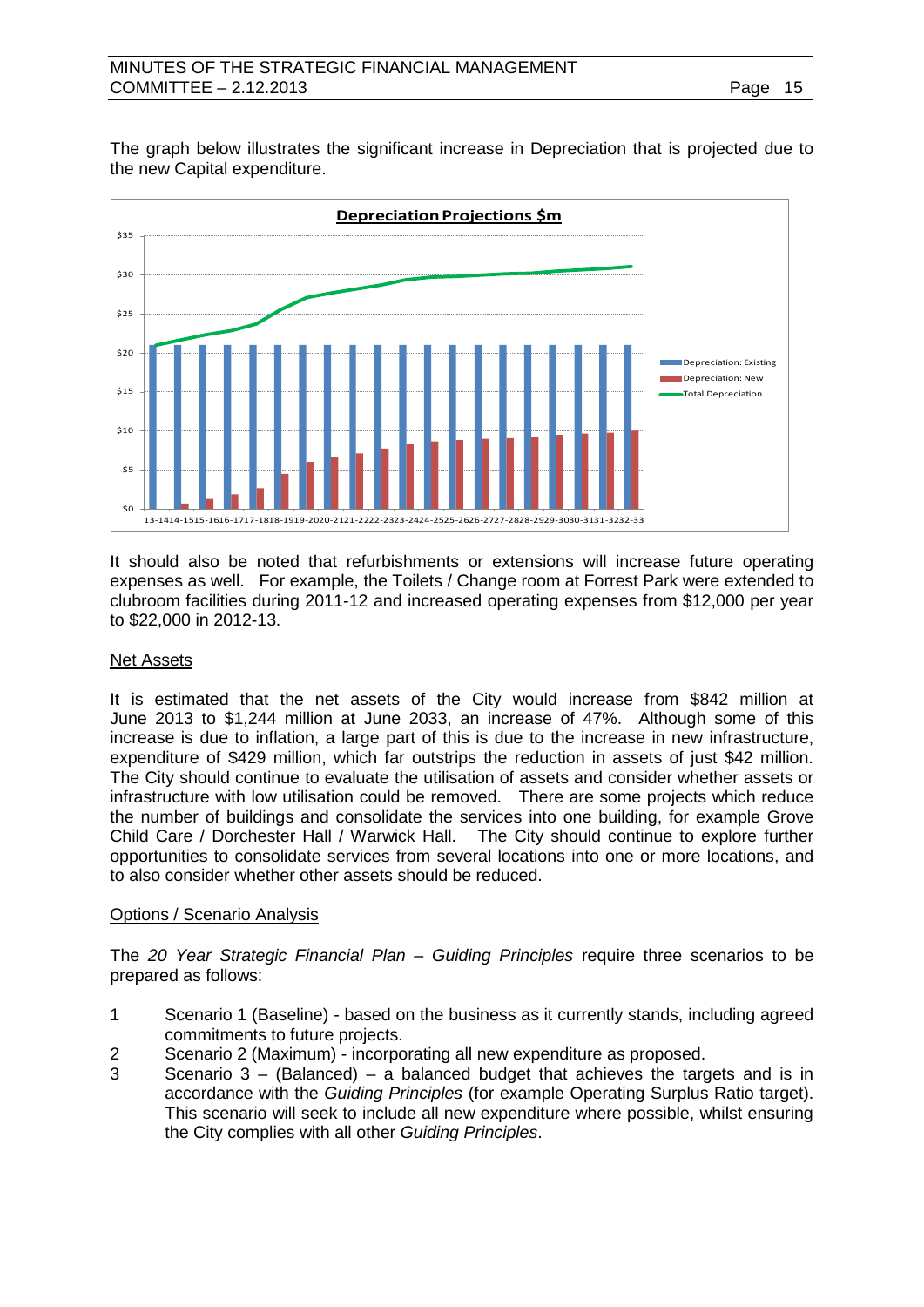Section 11 of the Draft *20 Year Strategic Financial Plan* summarises the three scenarios. The projections that are proposed to be adopted are based on Scenario 3, a balanced budget.

#### **Legislation / Strategic Community Plan / policy implications**

| Legislation                     | Section 5.56(1) of the Local Government Act 1995 provides<br>that: "A local government is to plan for the future of the district."                                 |
|---------------------------------|--------------------------------------------------------------------------------------------------------------------------------------------------------------------|
| <b>Strategic Community Plan</b> |                                                                                                                                                                    |
| Key theme                       | Financial Sustainability.                                                                                                                                          |
| <b>Objective</b>                | Effective management.                                                                                                                                              |
| <b>Strategic initiative</b>     | through a<br>liabilities<br>assets<br>planned,<br>Manage<br>and<br>long-term approach.<br>Balance service levels for assets against long-term funding<br>capacity. |

#### **Policy** *20 Year Strategic Financial Plan – Guiding Principles*.

#### **Risk management considerations**

The plan is based on many assumptions. There is a risk that those assumptions could be wrong or may not come to pass, however, it is a planning tool and the City is not committed to anything in the plan by virtue of endorsing it. Periodic review and update of the plan will ensure that it remains a relevant and useful document to manage the City's financial affairs into the future.

#### **Financial/Budget Implications:**

The Draft *20 Year Strategic Financial Plan* represents projections and estimates, based on many assumptions and is a primary planning tool for the development of future budgets. Adoption of the Draft *20 Year Strategic Financial Plan*, however, does not constitute a commitment or agreement by the City to the projects and proposals it contains or the financial estimates and projections included in the Draft *20 Year Strategic Financial Plan*.

#### **Regional Significance:**

Not applicable.

#### **Sustainability Implications:**

The Draft *20 Year Strategic Financial Plan* represents the primary and key strategic financial planning document for the City and has a direct bearing on planning for the financial sustainability of the City.

#### **Consultation:**

The Draft *20 Year Strategic Financial Plan* has been prepared after extensive consultation with City Business Units and the Executive Leadership Team.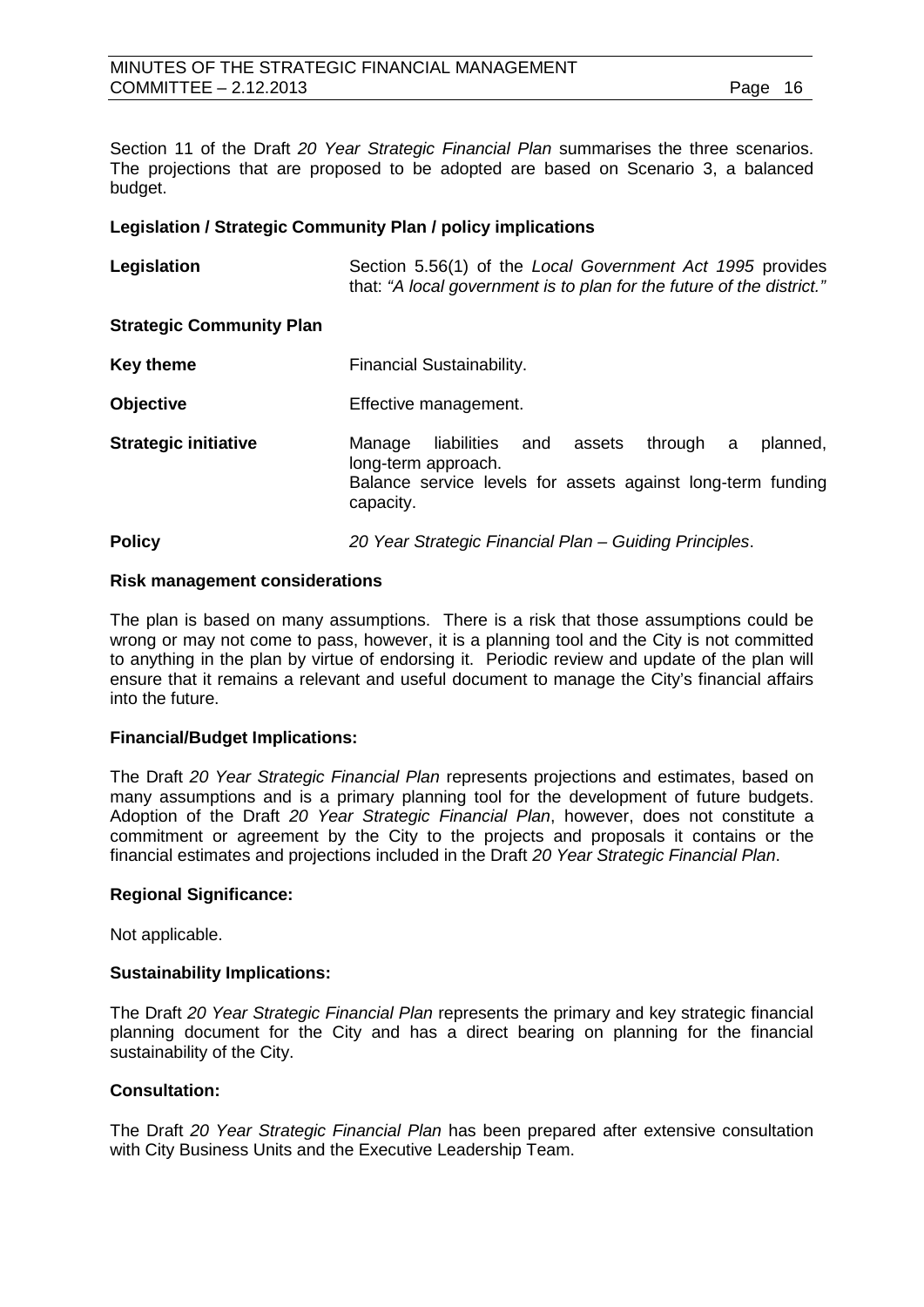# **COMMENT**

The Draft *20 Year Strategic Financial Plan* 2013-14 to 2032-33, as at Attachment 1, sets out a significant program of works and projects for the City of Joondalup over the next 20 years. These are in keeping with and represent the Joondalup 2022 vision for the City: "*A global City: bold, creative and prosperous".*

Although the program is ambitious it is achievable with financial discipline and the Draft *20 Year Strategic Financial Plan* maps out how this can be done.

The Draft *20 Year Strategic Financial Plan* 2013-14 to 2032-33 replaces the previous plan adopted in 2012.

Of the six key ratios identified within the *Guiding Principles*, 99 out of 120 are achieved; this is 13 higher than the previous plan. The major concern with the key ratios is the Asset Sustainability Ratio, the issues are as follows:

- The ratio falls below target in the first 11 years, it is only the last nine years that are estimated to be within tolerance.
- Ratio suggests that the City is not spending enough Capital Expenditure on replacement of existing assets and possibly spending too much expenditure on new assets in comparison.
- Ratio suggests that there is a backlog building up for replacement expenditure.
- There is more to do in this area in terms of the calculation itself and the impacts. Each asset class will be separately calculated.
- Prioritisation processes will be introduced as part of the *Five Year Capital Works Program* – this may identify that more expenditure should be spent on replacement as opposed to new, this would improve the ratio.
- 91% of the Capital Expenditure on major projects is within the first 10 years and it could be a consideration to amend the scheduling of major projects.
- Backlog may indicate that there is higher maintenance costs required to keep the assets in working order.

# **VOTING REQUIREMENTS**

Simple Majority.

*Cr Thomas left the room at 6.46pm and did not return.*

# **OFFICER'S RECOMMENDATION:**

That Council ADOPTS the *20 Year Strategic Financial Plan 2013-14 to 2032-33* as at Attachment 1 to this Report.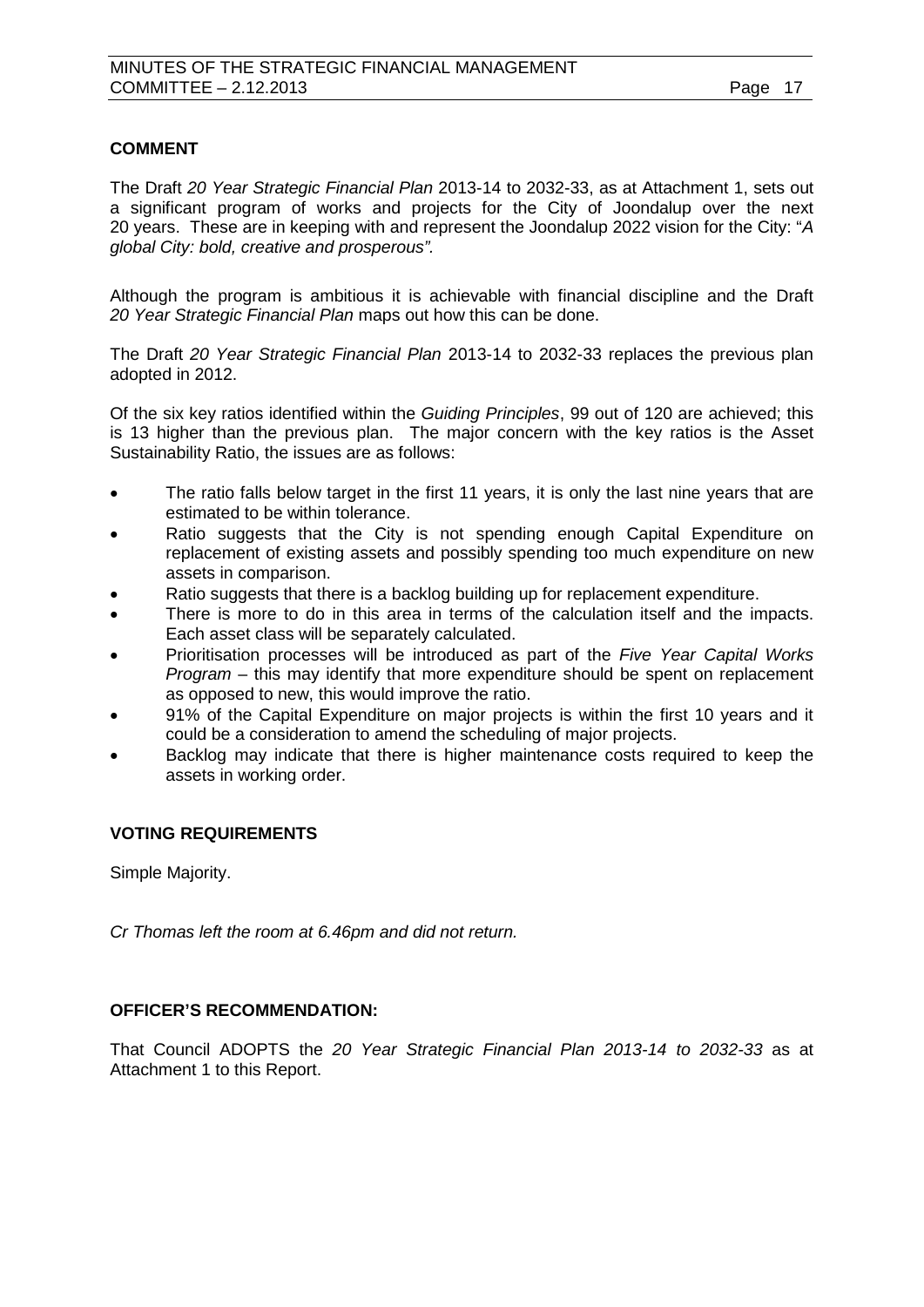**MOVED Cr Amphlett, SECONDED Cr McLean that the Strategic Financial Management Committee:**

- **1 NOTES the** *20 Year Strategic Financial Plan 2013-14 to 2032-33* **as at Attachment 1 to this Report;**
- **2 REQUESTS a further report be prepared for the Strategic Financial Management Committee in relation to options for the 20 Year Strategic Financial Plan,**  *2013-14 to 2032-33* **including the principle drivers and philosophies of the plan and funding models for projects and services.**

#### **The Motion was Put and CARRIED (5/0)**

**In favour of the Motion:** Cr Amphlett, Mayor Pickard, Crs Corr, McLean and Ritchie.

*Appendix 1 refers*

*To access this attachment on electronic document, click h[ere: Attach1agnSFMC021213.pdf](http://www.joondalup.wa.gov.au/files/committees/SFMC/2013/Attach1agnSFMC021213.pdf)*

*Senior Financial Analyst left the room at 7.21pm.*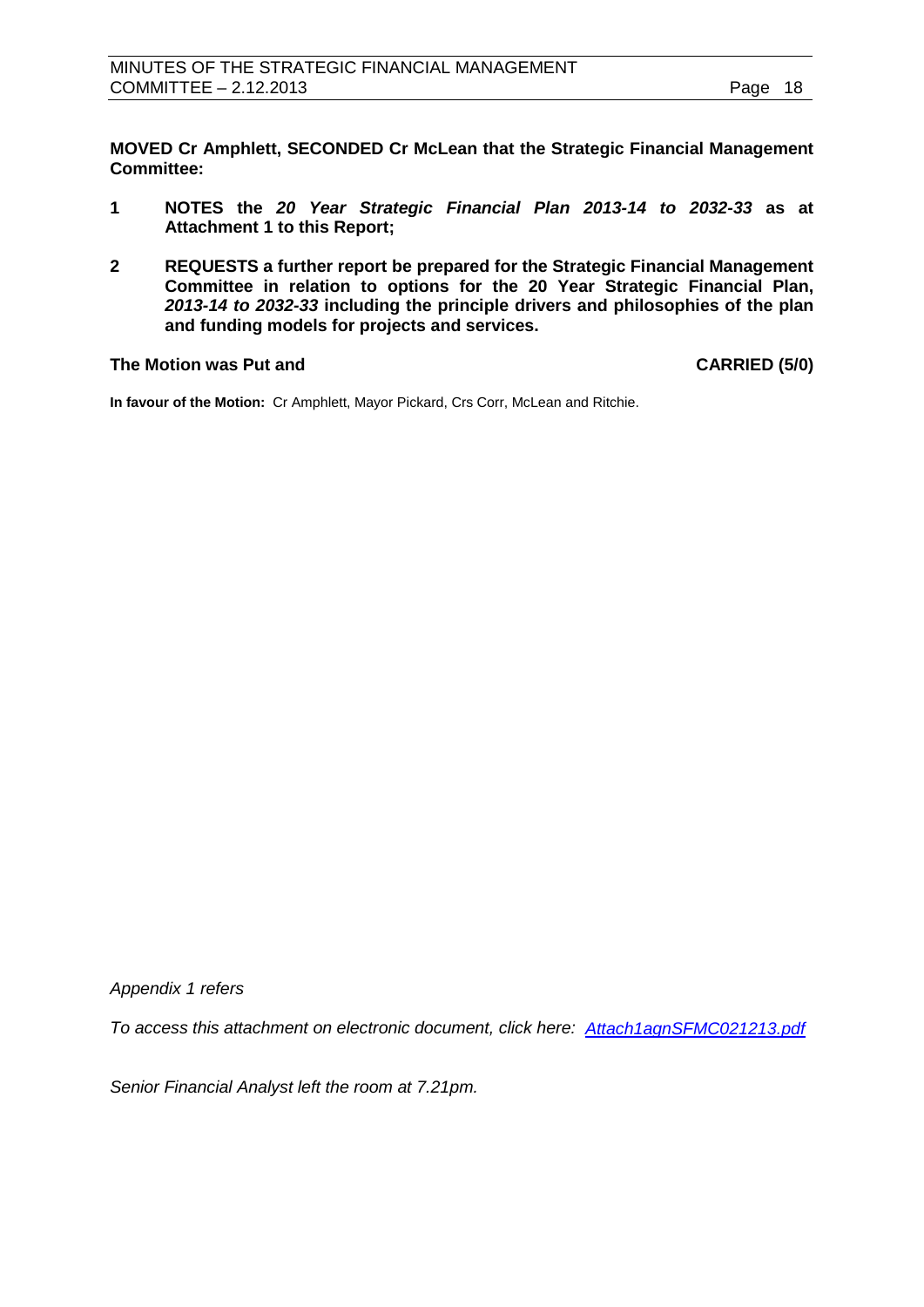# <span id="page-18-0"></span>**ITEM 3 CONFIDENTIAL - STATUS REPORT ON CITY FROPOSED DISPOSAL**

| <b>WARD</b>                           | All                                |                                                                                                                                                                                |
|---------------------------------------|------------------------------------|--------------------------------------------------------------------------------------------------------------------------------------------------------------------------------|
| <b>RESPONSIBLE</b><br><b>DIRECTOR</b> | Mr Garry Hunt<br>Office of the CEO |                                                                                                                                                                                |
| <b>FILE NUMBER</b>                    | 63627, 101515                      |                                                                                                                                                                                |
| <b>ATTACHMENT</b>                     | Attachment 1                       | Location Plans - Lot 202 (20) Kanangra<br>Crescent, Greenwood and Lot 745 (103)<br>Caridean Street, Heathridge                                                                 |
|                                       | Attachment 2                       | Location Plan - Lot 977 (15) Burlos<br>Court, Joondalup                                                                                                                        |
|                                       | <b>Attachment 3</b>                | Deposited Plan No. 76105 - Lots 700,<br>701 and 702 Burlos Court, Joondalup                                                                                                    |
|                                       | Attachment 4                       | Location Plans - Lot 23 (77) Gibson<br>Avenue, Padbury and Lot 1001 (14)<br>Camberwarra Drive, Craigie                                                                         |
|                                       | Attachment 5                       | Location Plans - Lots 642/643 (57/59)<br>Marri Road, Duncraig and Lot 971 (52)<br>Creaney Drive, Kingsley                                                                      |
|                                       | Attachment 6                       | Location Plan - Lot 549 (11) Moolanda<br>Boulevard, Kingsley                                                                                                                   |
|                                       | Attachment 7                       | Proposed Subdivision/ Amalgamation<br>Plan<br>(11)<br>Moolanda<br>- Lot 549<br>Boulevard, Kingsley                                                                             |
|                                       | Attachment 8                       | Location Plan - Reserve 43717 Lot<br>12223 (12) Blackwattle Parade, Padbury                                                                                                    |
| <b>AUTHORITY / DISCRETION</b>         | amending budgets.                  | Executive - The substantial direction setting and oversight<br>role of Council, such as adopting plans and reports,<br>accepting tenders, directing operations,<br>setting and |

This Report is confidential in accordance with section 5.23(2)(h) of the *Local Government Act 1995*, which also permits the meeting to be closed to the public for business relating to the following:

*The determination by the local government of a price for the sale or purchase of property by the local government.*

*Cr Corr left the meeting at 7.29pm and did not return. Cr Chester deputised for Cr Corr from this point.*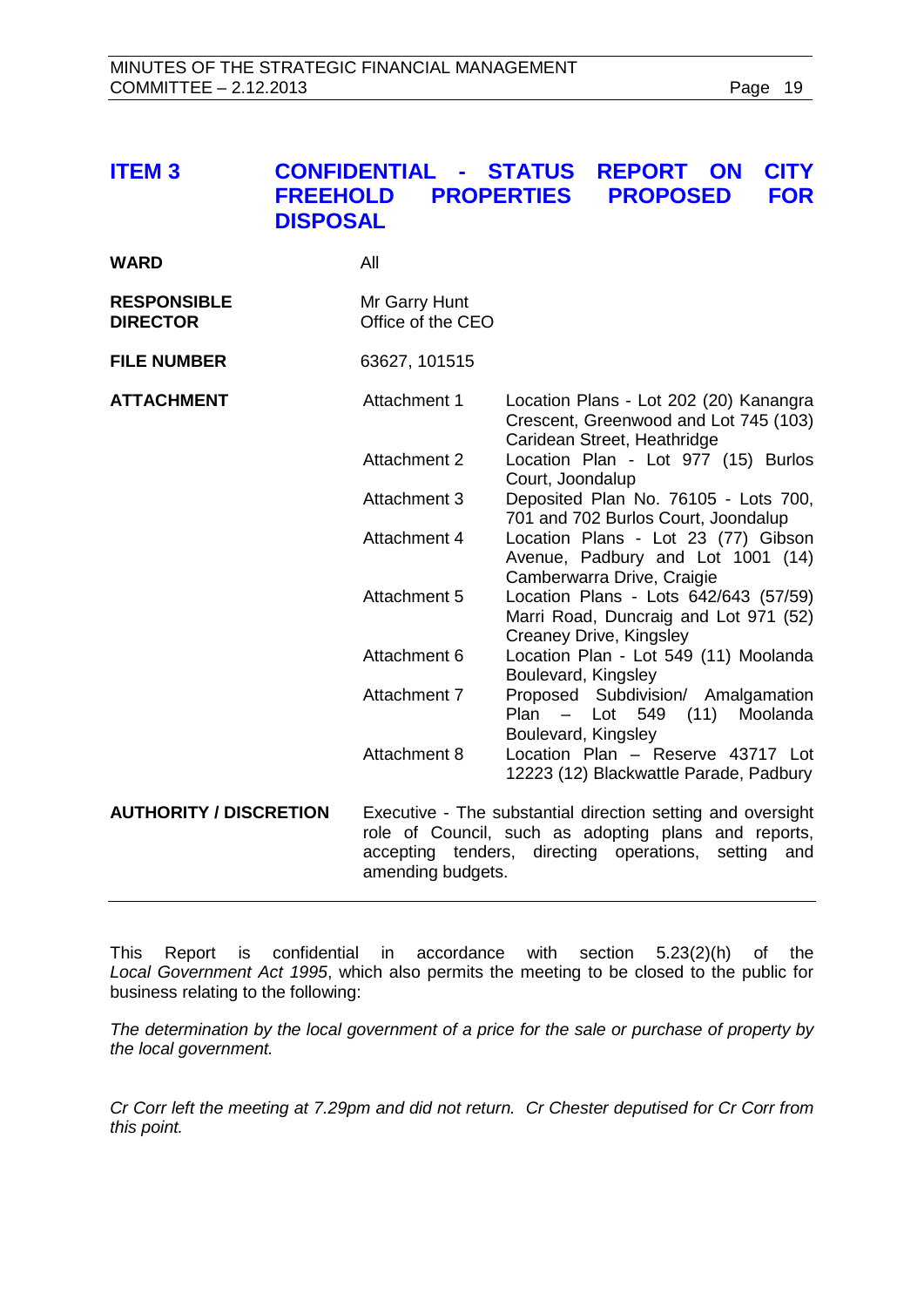**MOVED Cr Amphlett, SECONDED Mayor Pickard that the Strategic Financial Management Committee:**

- **1 NOTES the contents of the status report dated 2 December 2013 on the City's progress to date on the proposed disposal of eight City-owned freehold land sites and its proposed purchase of Reserve 43717, Lot 12223 (12) Blackwattle Parade, Padbury;**
- **2 NOTES a further status report on the progress of the City's proposed disposal of eight freehold land sites will be submitted to a Strategic Financial Management Committee meeting at a date to be determined in 2014;**
- **3 NOTES that detailed reports on the potential disposal of Lot 971 (52) Creaney Drive, Kingsley and the disposal of a portion of Lot 549 (11) Moolanda Boulevard, Kingsley will be submitted to a Strategic Financial Management Committee meeting at a date to be determined in 2014;**
- **4 REQUESTS the progression of sale and appropriate actions for Lot 1001 (14) Camberwarra Drive, Craigie;**
- **5 REQUESTS the refurbishment of Lot 159 (487L) Beach Road, Duncraig being listed for consideration in the 2014-15 Capital Works Program.**

#### **The Motion was Put and CARRIED (5/0)**

**In favour of the Motion:** Cr Amphlett, Mayor Pickard, Crs Chester, McLean and Ritchie.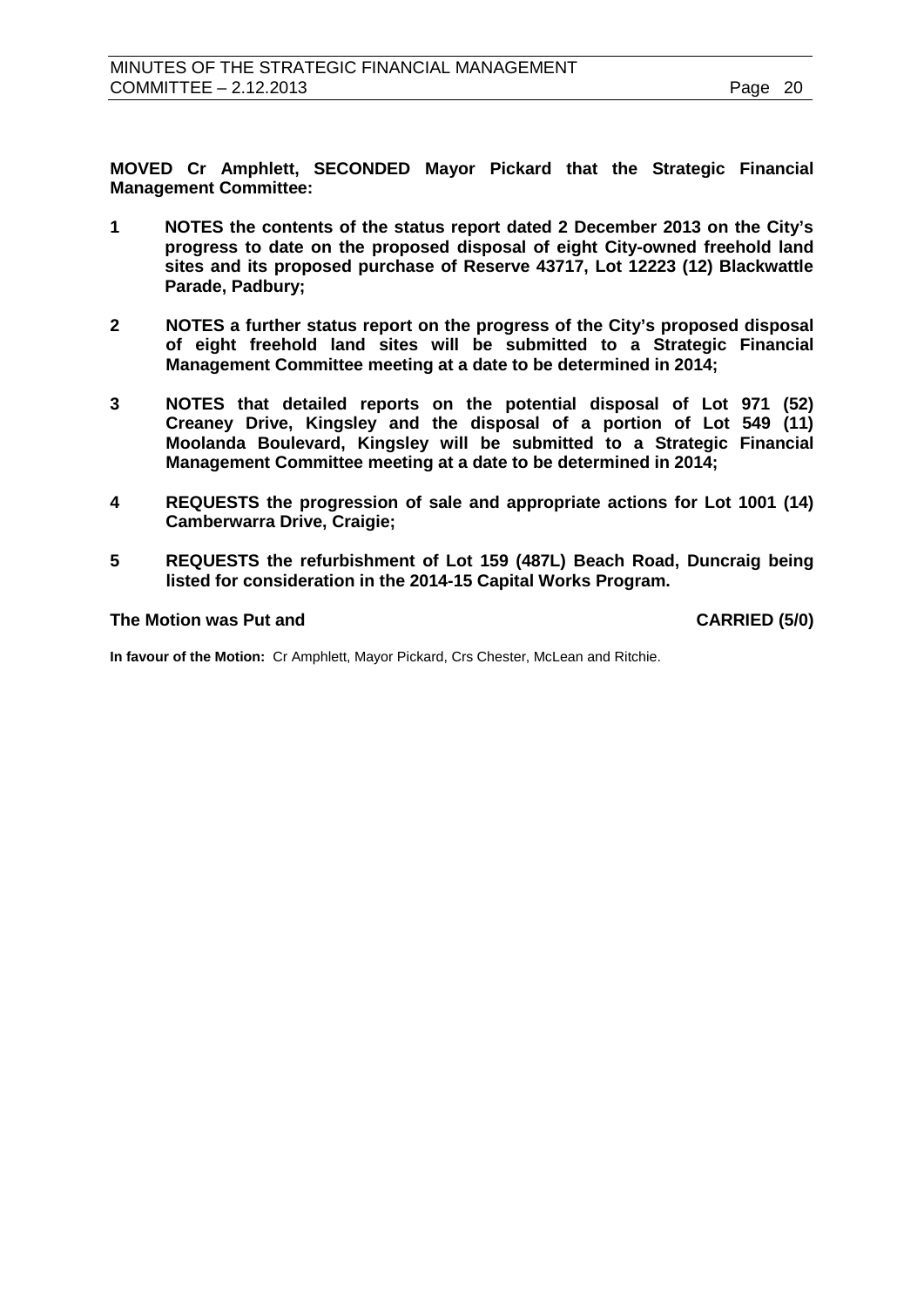# <span id="page-20-0"></span>**ITEM 4 CONFIDENTIAL - CITY OF JOONDALUP FREEHOLD LAND - LOTS 200, 201 AND 202 KANANGRA CRESCENT, GREENWOOD**

| <b>WARD</b>                           | South-East Ward                                                                                                                                        |                                                                                                                                                                                 |
|---------------------------------------|--------------------------------------------------------------------------------------------------------------------------------------------------------|---------------------------------------------------------------------------------------------------------------------------------------------------------------------------------|
| <b>RESPONSIBLE</b><br><b>DIRECTOR</b> | Mr Garry Hunt<br>Office of the CEO                                                                                                                     |                                                                                                                                                                                 |
| <b>FILE NUMBER</b>                    | 63627, 101515                                                                                                                                          |                                                                                                                                                                                 |
| <b>ATTACHMENT</b>                     | Attachment 1<br>Attachment 2                                                                                                                           | Location Plan of Lots 200, 201 and 202<br>Kanangra Crescent, Greenwood<br>Public Open Space (POS) in vicinity of<br>City owned freehold lots in Kanangra<br>Crescent, Greenwood |
|                                       | Attachment 3                                                                                                                                           | Photographs of Lots 200, 201 and 202                                                                                                                                            |
| <b>AUTHORITY / DISCRETION</b>         | Information - includes items provided to Council for<br>information purposes only that do not require a decision of<br>Council (that is for 'noting'). |                                                                                                                                                                                 |

This Report is confidential in accordance with section 5.23(2)(h) of the *Local Government Act 1995*, which also permits the meeting to be closed to the public for business relating to the following:

*The determination by the local government of a price for the sale or purchase of property by the local government.*

**MOVED Mayor Pickard, SECONDED Cr McLean that the Strategic Financial Management Committee:**

- **1 NOTES the matters associated with the proposed disposal of Lot 202 (20) Kanangra Crescent, Greenwood as detailed in this Report;**
- **2 REQUESTS further investigations be undertaken regarding Lot 201 (22) and Lot 200 (24) Kanangra Crescent, Greenwood.**

#### **The Motion was Put and CARRIED (4/1)**

**In favour of the Motion:** Cr Amphlett, Mayor Pickard, Crs McLean and Ritchie. **Against the Motion:** Cr Chester.